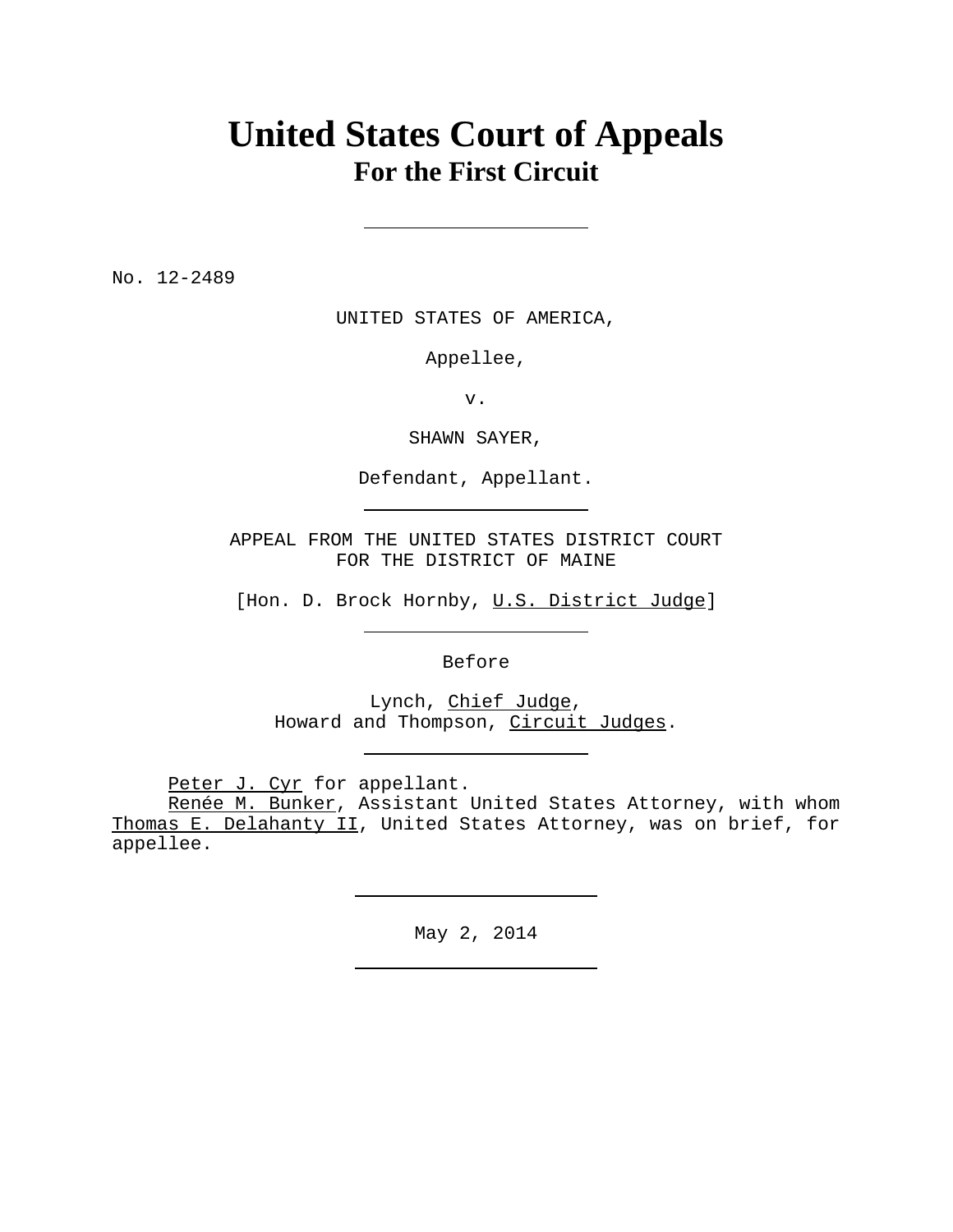# **LYNCH, Chief Judge**. This case challenges the constitutionality of the cyberstalking statute, 18 U.S.C. § 2261A. Shawn Sayer pled guilty to one count of cyberstalking and was sentenced to sixty months' imprisonment, the statutory maximum. Sayer appeals, on constitutional grounds, from the district court's denial of his motion to dismiss the cyberstalking charge in the indictment. He also appeals from his sentence, arguing that he was eligible for a downward departure from a Guidelines sentence and so his sentence above the Guidelines range was unreasonable. We affirm.

I.

# A. Factual Background

The facts are not disputed on appeal.

Sayer and the victim in this case, Jane Doe, $<sup>1</sup>$  had dated</sup> in Maine starting some time in 2004 until Jane Doe ended their relationship in January 2006. After their break-up, Sayer persistently stalked and harassed Jane Doe for over four years. At first, Sayer showed up at stores and other places where he knew that Jane Doe would be. In response, Jane Doe changed her routine and gave up activities she loved for fear of seeing Sayer. She also acquired a protection order against him in state court.

 $1$  We refer to the victim in this case as "Jane Doe" to preserve her privacy.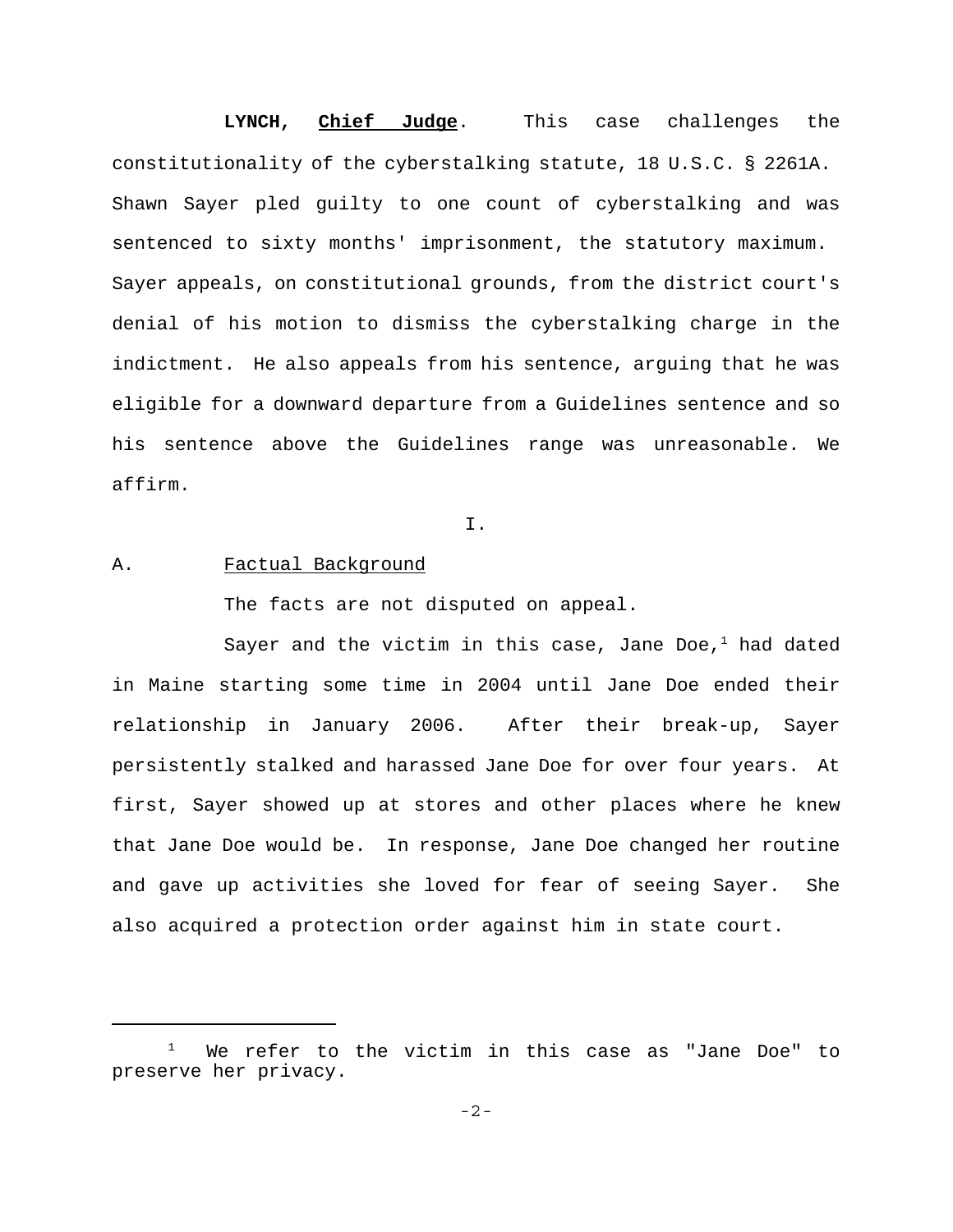Later, in the fall of 2008, Sayer started to use the internet to induce anonymous third parties to harass Jane Doe Specifically, several unknown men came to Jane Doe's house in Maine one day in October 2008 claiming that they had met her online and were seeking "sexual entertainment." Jane Doe was "shock[ed]" and "terrified" by these "dangerous"-looking men and decided to stay with a friend because she no longer felt safe in her home. She later discovered an online ad in the "casual encounters" section of Craigslist, a classified advertisements website, that had pictures of her in lingerie that Sayer had taken while they were dating. The ad gave detailed directions to her home and described a list of sexual acts she was supposedly willing to perform. Jane Doe did not place these ads nor did she authorize Sayer to place them.

The unwanted visits from men seeking sex persisted for eight months until June 2009, when Jane Doe changed her name and moved to her aunt's house in Louisiana to escape from Sayer and this harassment. Jane Doe began a new career and felt safe for a couple of months until August 25, 2009, when an unknown man showed up at her home in Louisiana and addressed her by her new name. Jane Doe said "the hairs on [her] arms stood up," as she had not told anyone except for a neighbor and her parents that she was moving. The man said he had met her online and was seeking a sexual encounter, having seen pictures of her on an adult pornography site. When Jane Doe later searched the internet, she

-3-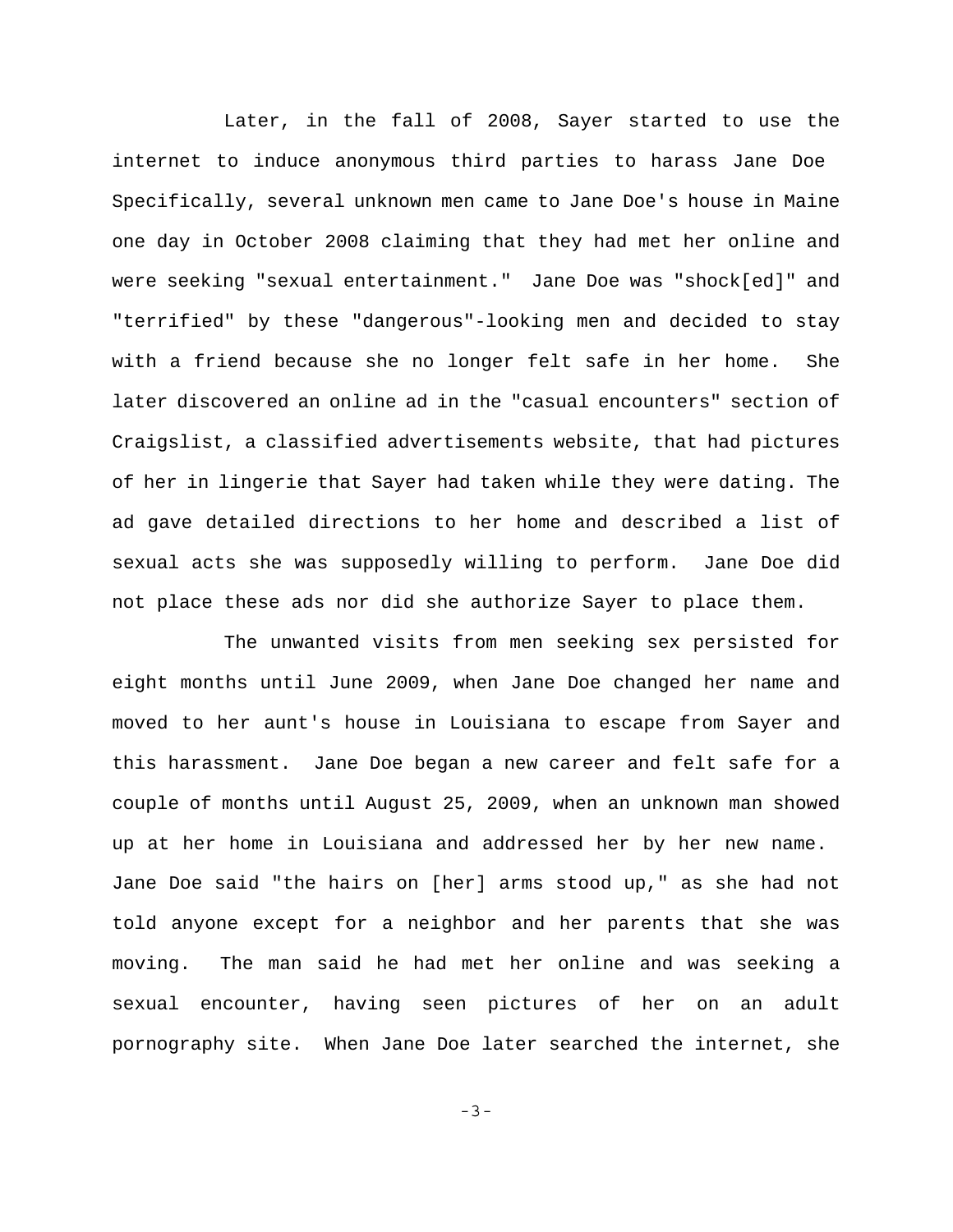found videos of herself and Sayer engaged in consensual sexual acts from when they were dating on at least three pornography sites. Several of the websites included Jane Doe's name and then-current Louisiana address. One site encouraged viewers to write to Jane Doe and tell her what they thought of the videos.

Jane Doe contacted the police again in late September 2009 because someone had posted a fraudulent account in her name on Facebook, a social networking site, which included sexually explicit pictures of her. The false Facebook account was created on August 21, 2009 from 24 Marion Avenue in Biddeford, Maine, which had an unsecured wireless network; Sayer lived at 23 Marion Avenue. The police found videos of Jane Doe "engaged in sexually explicit activity" that had been posted to adult pornography sites on August 22, 25, and 29, 2009.

On November 5, 2009, the police searched Sayer's home pursuant to a warrant. They found two desktop computers that lacked hard drives and an empty laptop computer case. Sayer said that his computers had been hacked, so he had thrown out the hard drives. He also said he had thrown out his laptop after spilling water on it. The police did not believe him because they had seen "dozens of computer components scattered throughout his house."

The police seized a Nikon digital camera during this search. Although Sayer had said there were no pictures of Jane Doe on it, a forensic analysis of the camera uncovered a picture of

-4-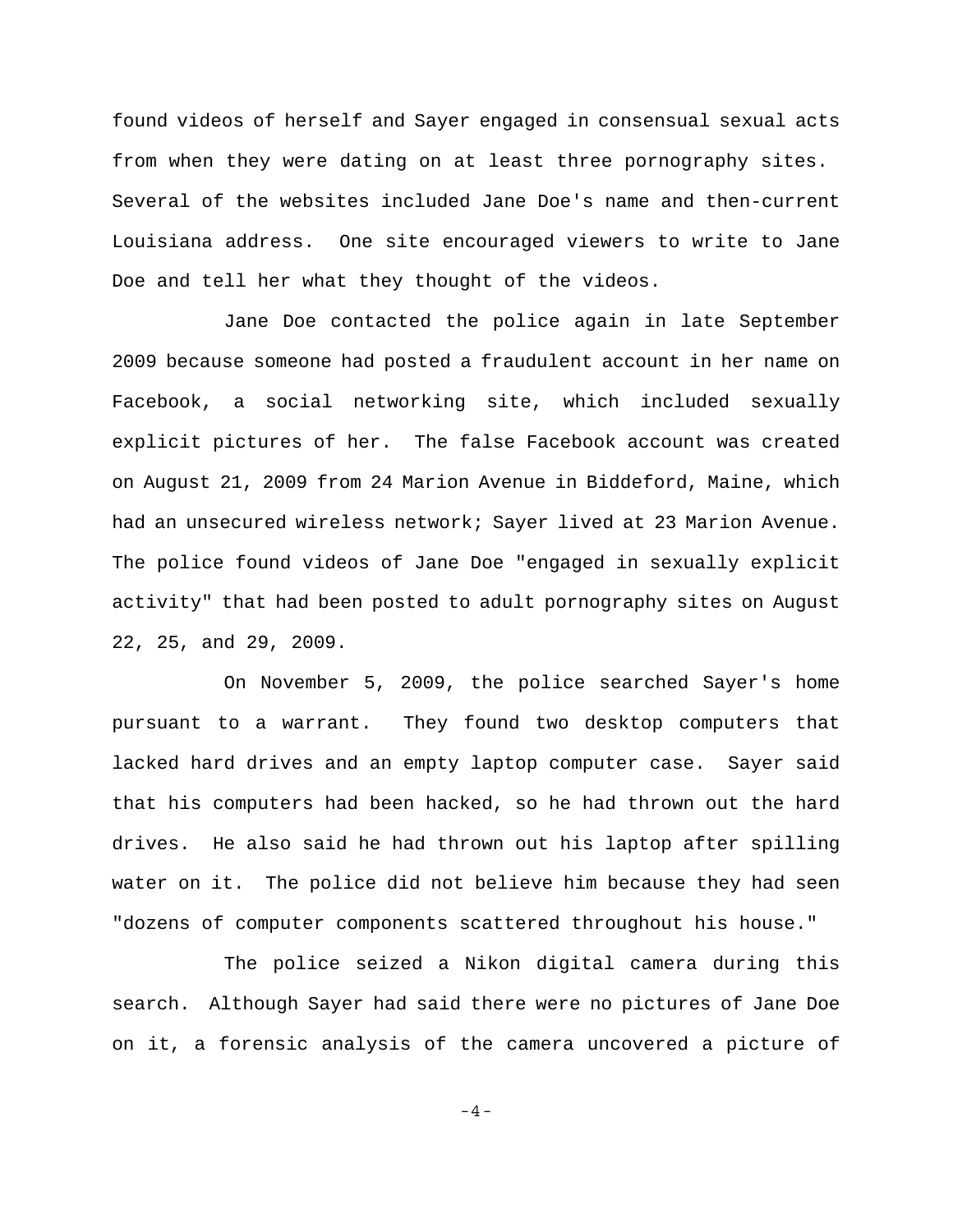Jane Doe in a sexual position and another photo of her engaged in a sex act.

In December 2009, Jane Doe again contacted the police to report another fake profile that had been created under her name on MySpace, another social networking site. The profile had both her old and new names, her Louisiana address, and links to adult pornography sites hosting sex videos of Jane Doe.

The fake MySpace account was associated with multiple IP addresses from unsecured wireless networks in Saco, Maine, near where Sayer lived. A business with one of the unsecured networks had surveillance, which had captured an old green pickup truck resembling Sayer's green 1999 Ford truck parked outside for twenty minutes at about the same time that the fake MySpace account was being accessed. No one was seen getting into or out of the truck during the time that it was parked there.

Jane Doe returned to Maine the first week in November 2009 because the men that Sayer sent to her Louisiana home had scared her aunt and cousin, with whom she was staying. The cyberstalking charge in this case only encompasses Sayer's harassment of Jane Doe from "July 2009, the exact date being unknown, until about November 2009." However, Sayer continued to harass Jane Doe after she returned to Maine. As a result of new fraudulent accounts Sayer posted in Jane Doe's name soliciting sex from strangers, as many as six different men per night showed up at

-5-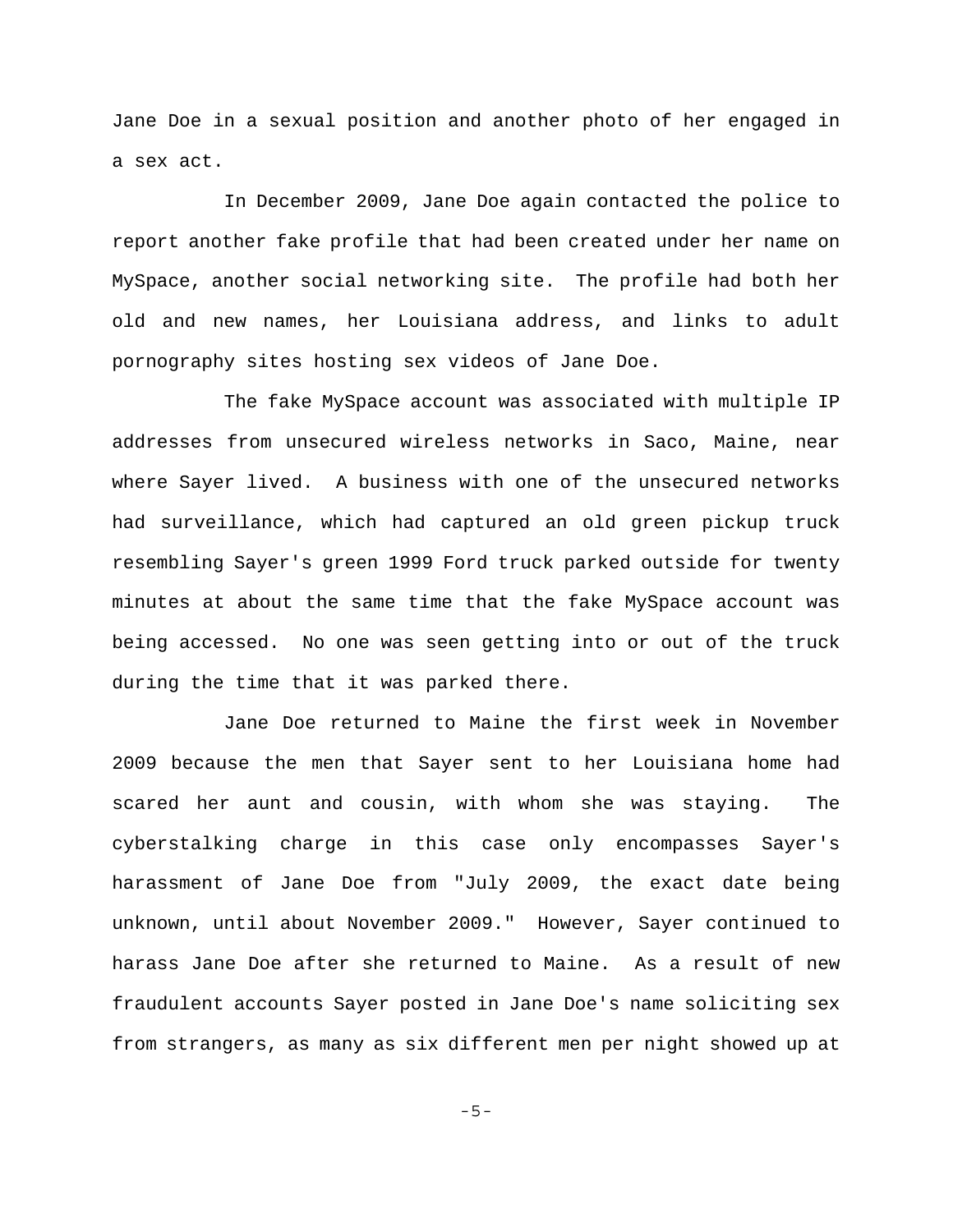her home in June 2010. The police searched Sayer's home again on July 1, 2010. Forensic analysis of a laptop computer they seized showed that Sayer had created "numerous fake profiles" through Yahoo! Messenger, an online chat service, using some variation of Jane Doe's name, between June and November 2009. All of the profiles had sexually suggestive or explicit pictures of Jane Doe and in many cases directed viewers to sex videos of her on adult pornography sites. In many instances, Sayer, posing as Jane Doe, chatted with men online and encouraged them to visit Jane Doe at her home in Louisiana.

Jane Doe said Sayer did not stop sending men to her home until he was arrested by state police in July 2010 for violating a protection order she had against him.<sup>2</sup>

 $2^2$  For example, an ad that Sayer posted on Craigslist in January 2010 said Jane Doe was "looking for only five [guys] to gang bang me. I will start hosting at 130 today. First five that come get to join the fun. . . . This will be fun. I will do anything!!!!" That ad included Jane Doe's name and current Maine address.

Sayer also created a new false Facebook profile in Jane Doe's name with links to videos of her having sex as late as June 2010. That profile said: "I'm always horny and entertaining. I like to sit out back and drink so stop in to say hi. If I am not out, knock on my back window. I'll come out to play . . . . hehe. I just love to f\*\*k." In addition, two new MySpace profiles that Sayer had created in March 2010 gave directions to Jane Doe's home and invited both men and women to go there for sexual activity.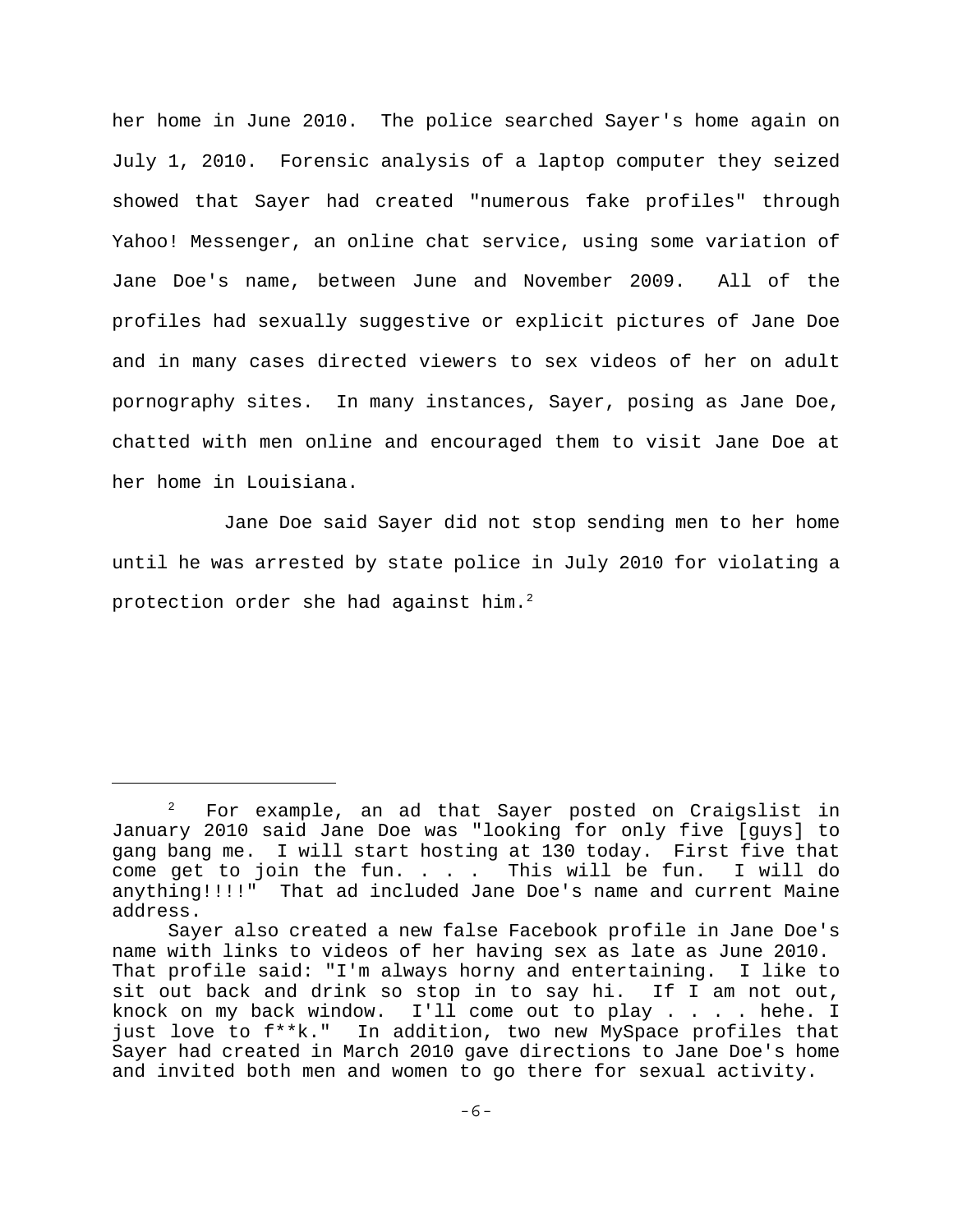# B. Procedural History

#### 1. Pre-Sentence Proceedings

On July 13, 2011, Sayer was indicted with one count of cyberstalking, 18 U.S.C. § 2261A(2)(A), and one count of identity theft, 18 U.S.C. § 1028(a)(7). As to the cyberstalking count, the indictment charged:

> From about July 2009, the exact date being unknown, until about November 2009, in the District of Maine, and elsewhere, Defendant, Shawn Sayer with the intent to injure, harass, and cause substantial emotional distress to a person in another state, namely, Louisiana, used facilities of interstate or foreign commerce, including electronic mail and internet websites, to engage in a course of conduct that caused substantial emotional distress to the victim and placed her in reasonable fear of death or serious bodily injury.

(emphasis added).

Sayer initially pled not guilty to both counts on July 19, 2011. On February 16, 2012, in a pre-trial motion to dismiss the cyberstalking count, Sayer made three constitutional arguments: (1) the cyberstalking statute is unconstitutional as applied to him because it imposes criminal sanctions on protected speech; (2) the statute is overbroad in violation of the First Amendment; and (3) the statute is unconstitutionally vague in violation of the Fifth Amendment.

The cyberstalking statute provided:

Whoever--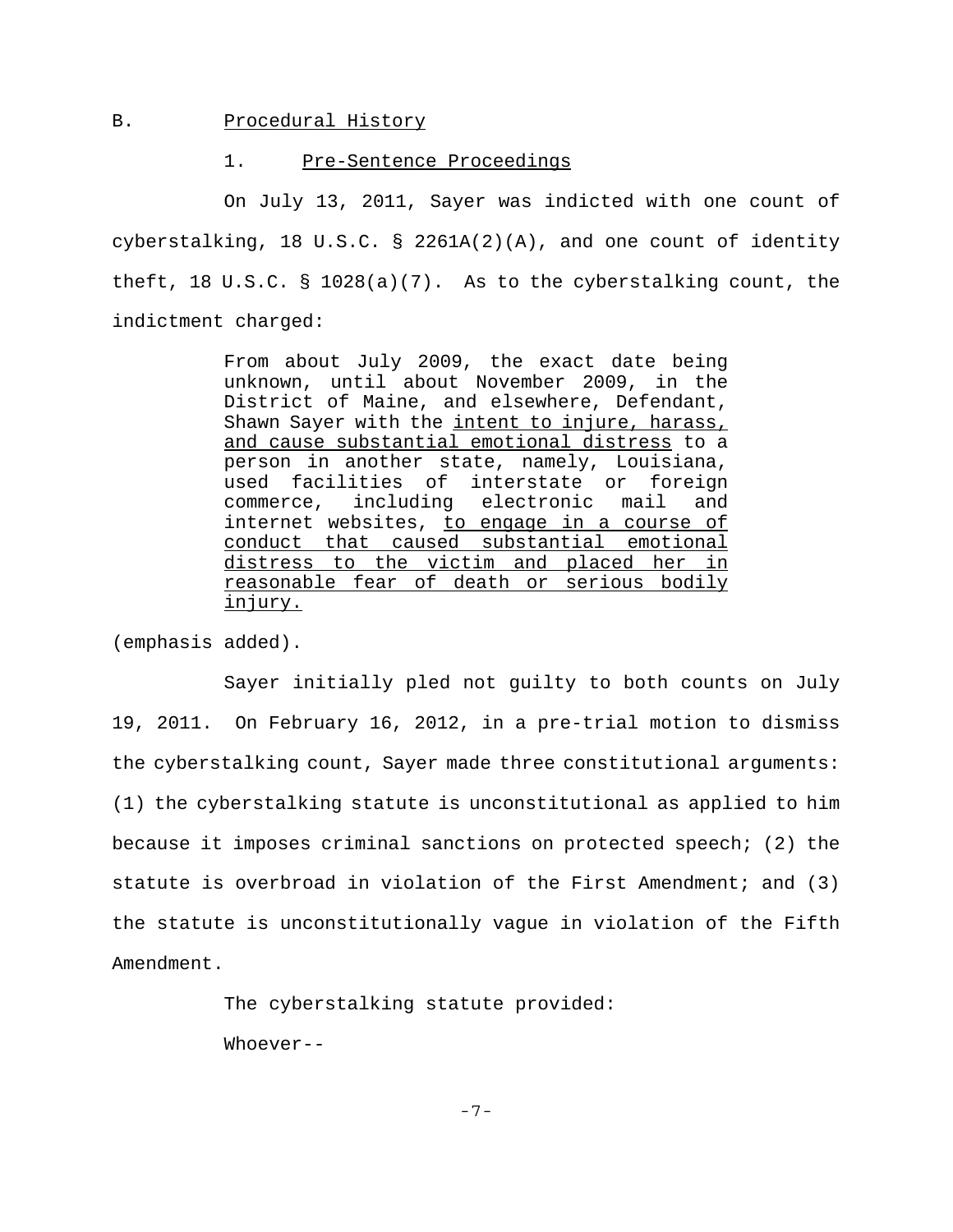### (2) with the intent–

(A) to kill, injure, harass, or place under surveillance with intent to kill, injure, harass, or intimidate, or cause substantial emotional distress to a person in another State . . . uses the mail, any interactive computer service, or any facility of interstate or foreign commerce to engage in a course of conduct that causes substantial emotional distress to that person or places that person in reasonable fear of . . . death . . . or serious bodily injury . . . shall be punished as provided in section 2261(b) of this title.

### 18 U.S.C. § 2261A(2)(A) (2006).3

The government opposed Sayer's motion on March 8, 2012, and the district court held a hearing on May 4, 2012. On May 15, 2012, the district court issued a memorandum and order denying Sayer's motion, ruling that § 2261A(2)(A) was neither unconstitutional as applied to Sayer nor facially invalid. United States v. Sayer, Nos. 2:11-CR-113-DBH, 2:11-CR-47-DBH, 2012 WL 1714746 (D. Me. May 15, 2012).

<sup>&</sup>lt;sup>3</sup> After Sayer was convicted of one count of cyberstalking under § 2261A(2) and sentenced, the Violence Against Women Reauthorization Act of 2013, Pub. L. No. 113-4, § 107(b), amended 18 U.S.C. § 2261A(2). The amended statute has no impact on this appeal, as it is not retroactive, and so the 2006 version of § 2261A applies to Sayer. See United States v. Goncalves, 642 F.3d 245, 252 (1st Cir. 2011) (explaining that defendants are liable under the statutes in effect at "the time of the conduct that makes the[m] liable"). The parties do not argue otherwise. As a result, we refer only to the 2006 version of § 2261A(2) in this opinion.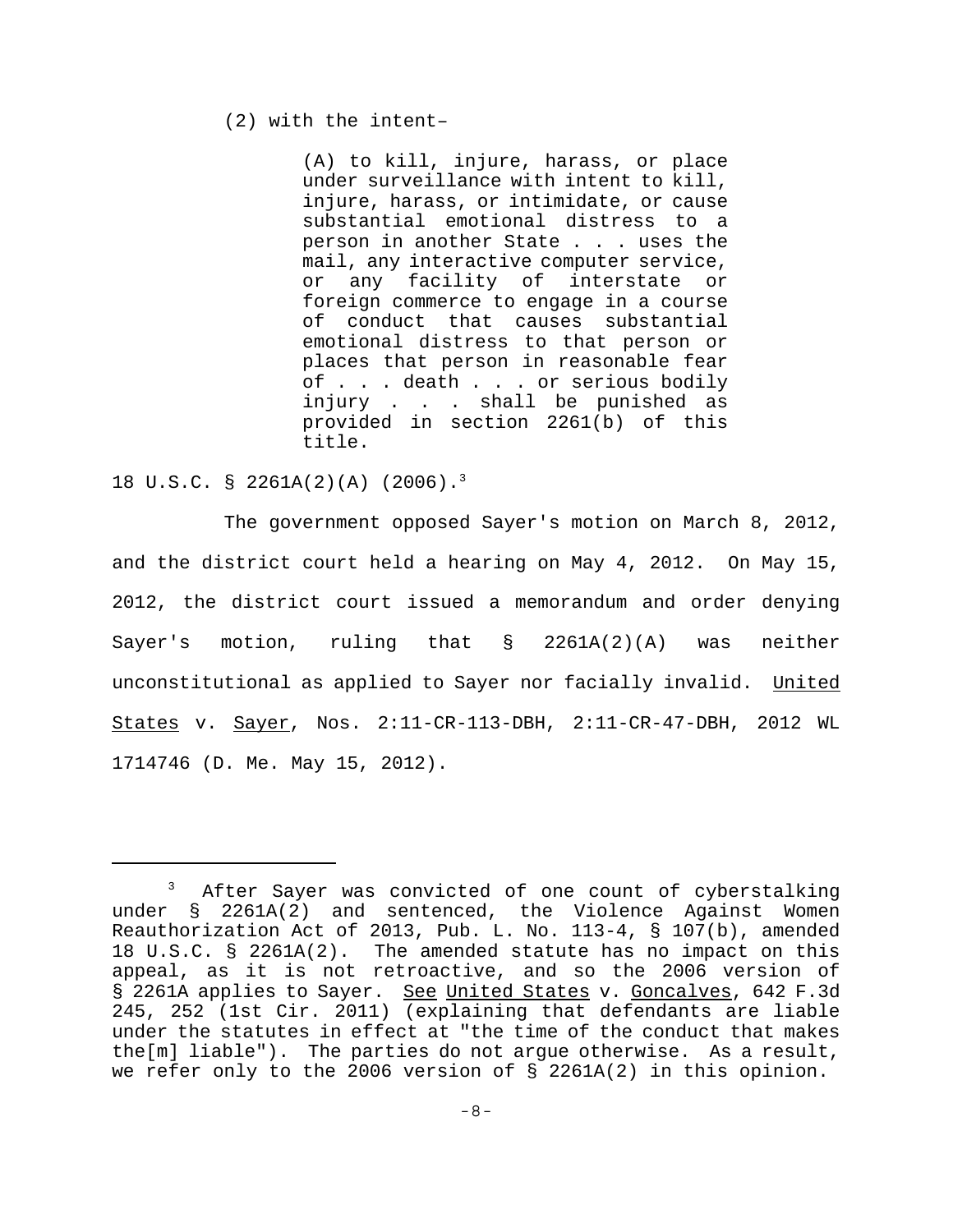The court rejected Sayer's as-applied First Amendment challenge because "[n]one of th[e] activity [of which Sayer is accused] is speech protected by the First Amendment." Id. at \*2. In addition, it reasoned that "everything that Sayer allegedly said was 'integral to criminal conduct,' his criminal conduct seeking to injure, harass or cause substantial emotional distress to the victim," and so not protected by the First Amendment under Giboney v. Empire Storage & Ice Co., 336 U.S. 490, 498 (1949). Id. at \*2, \*3.

As to Sayer's facial challenge, the district court held that  $\S$  2261A(2)(A) was not overbroad in violation of the First Amendment because Sayer had not shown that "a substantial number of [the statute's] applications [to protected speech] are unconstitutional, judged in relation to the statute's plainly legitimate sweep." Id. at \*6 (first alteration in original) (quoting United States v. Stevens, 559 U.S. 460, 473 (2010)) (internal quotation marks omitted). The court also concluded the statute was not unconstitutionally vague. Id. at \*9.

In a plea agreement dated August 2, 2012, the government agreed to dismiss the identity theft charge against Sayer. $^4\quad$  On August 13, 2012, Sayer entered a conditional plea of guilty to the

<sup>4</sup> The government has reserved the right to reinstate the identity theft charge in a superseding indictment if Sayer successfully challenges his cyberstalking conviction in this appeal.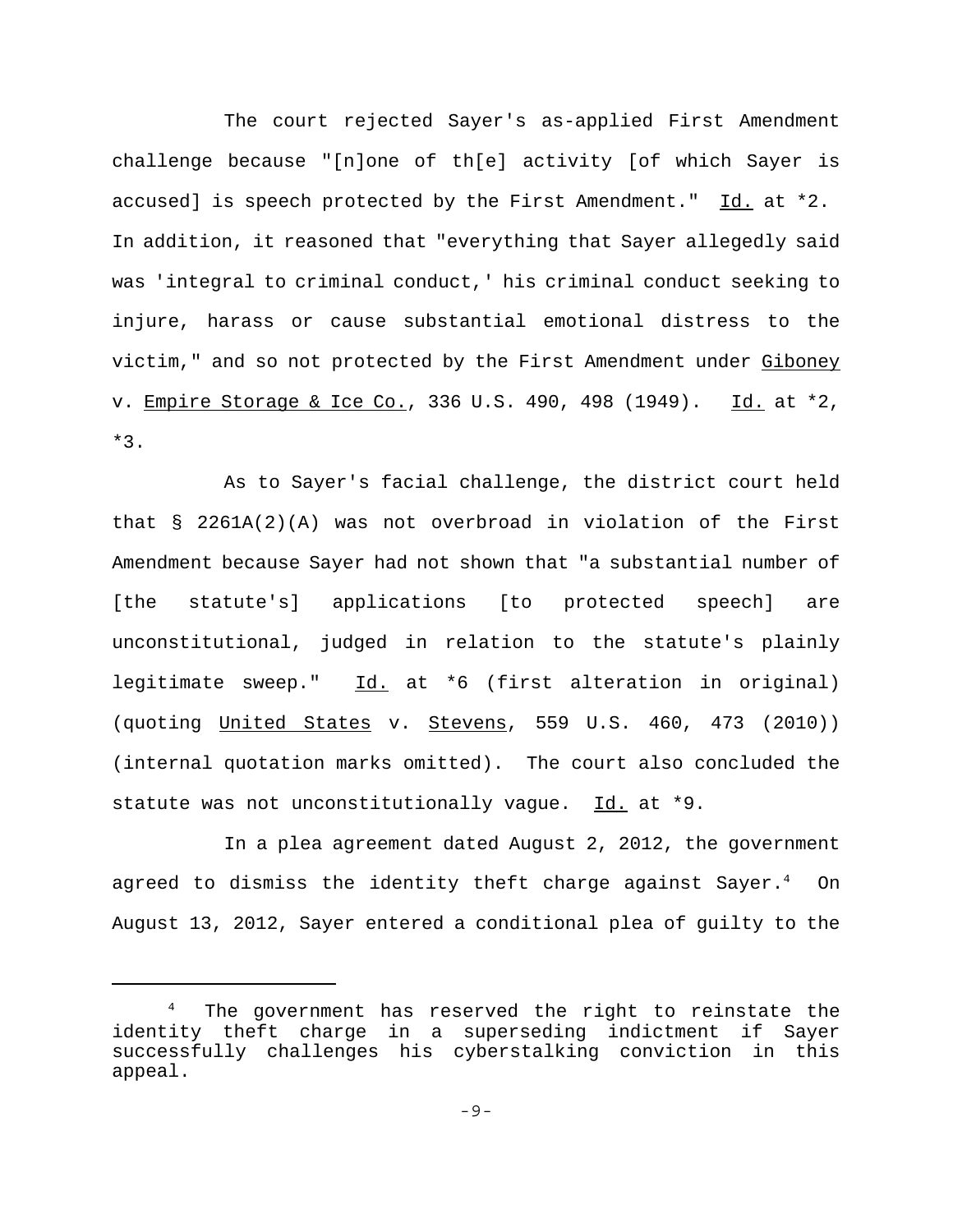cyberstalking charge, reserving the right to appeal from the district court's denial of his motion to dismiss that count in the indictment.

# 2. Sentencing Proceedings

The Presentence Investigation Report (PSR) calculated Sayer's Guidelines sentencing range as 37 to 46 months, based on a total offense level of 19 and a criminal history category (CHC) of III. As to the offense level, the PSR gave Sayer credit for acceptance of responsibility and deducted three levels from his base offense level of 18. See U.S.S.G. §§ 2A6.2(a), 3E1.1. It also added a four-level enhancement because Sayer's offense involved two "aggravating factors" under § 2A6.2(b): (1) a longterm pattern of stalking, threatening, or harassing behavior; and (2) violation of court protection orders that Jane Doe had against Sayer.

The PSR arrived at Sayer's CHC of III based largely on Sayer's state court convictions for in-person stalking of Jane Doe and violations of protection orders issued on her behalf. These convictions arise from Sayer's conduct that pre-dates his July 2009 - November 2009 activities establishing his federal cyberstalking conviction.5

<sup>5</sup> These convictions include: (1) stalking based on Sayer's violations of a protection order issued on behalf of Jane Doe on January 19, 2007, as well as before that date; (2) violation of a condition of release based on in-person contact or close proximity with Jane Doe on several occasions, including on May 14, 2007; (3)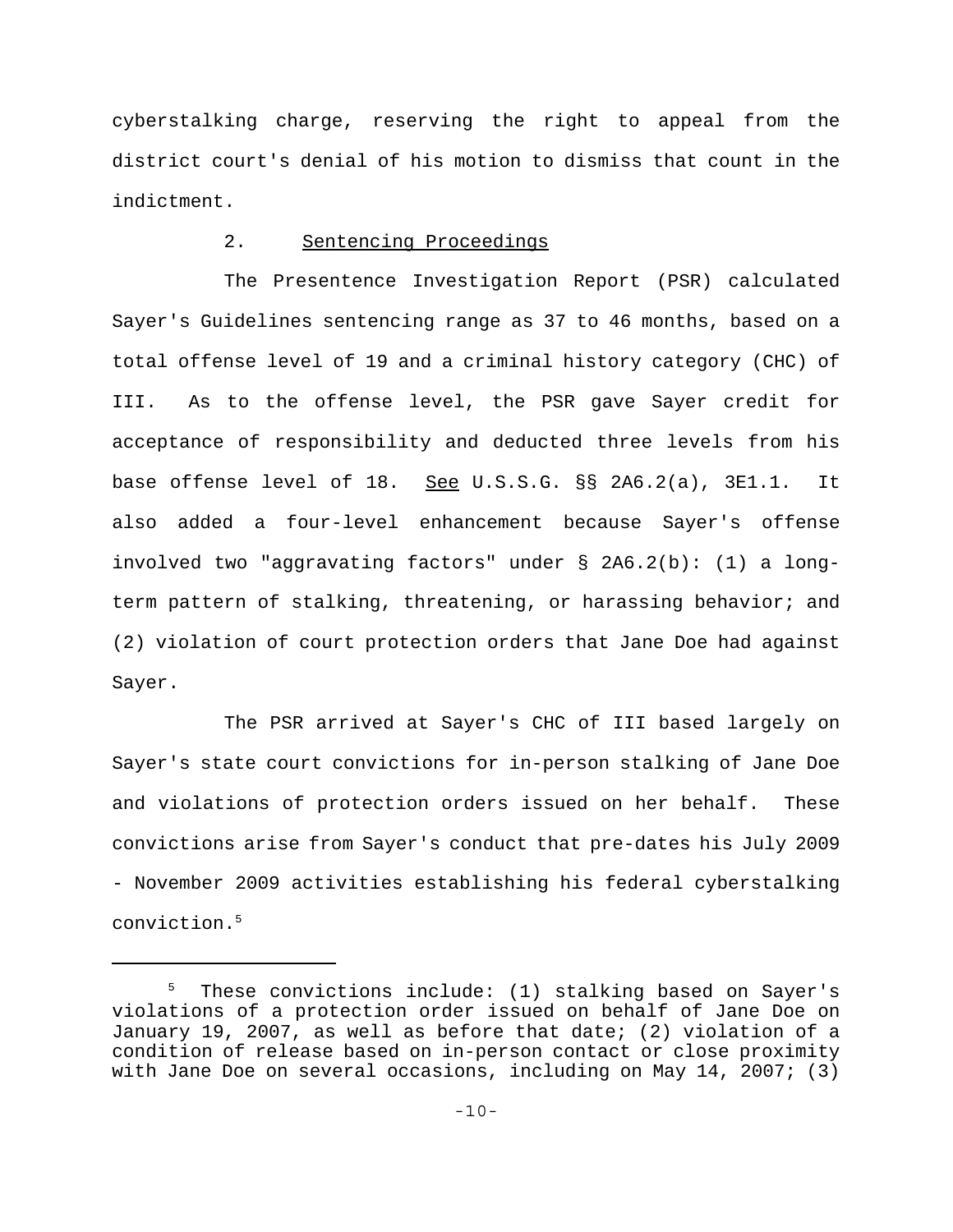The PSR noted that Sayer had served a 22-month state sentence from July 1, 2010 through May 20, 2011. It said that a downward departure under U.S.S.G. § 5K2.23 may be warranted because fourteen months of that state sentence arose from a July 1, 2010 criminal complaint charging violations "related to the instant offense," including for Sayer's "ongoing harassment" of Jane Doe. Section 5K2.23 permits a downward departure if the defendant has "completed serving a term of imprisonment" and is eligible for an adjustment under § 5G1.3(b). Section 5G1.3(b), in turn, provides for an adjustment of a defendant's sentence if: "[1] a term of imprisonment resulted from another offense that is relevant conduct to the instant offense . . . and [2] that [other offense] was the basis for an increase in the offense level for the instant offense . . . ." U.S.S.G. § 5G1.3(b).

The district court held a sentencing hearing on December 4, 2012, at which the parties disputed whether Sayer was eligible for a § 5K2.23 downward departure. Defense counsel argued Sayer's conduct was "fungible, all this conduct is the same. He was prosecuted in the state system for it, received a significant jail sentence . . . and that's the basic underpinnings of our 5K2.23 argument." The government, in turn, argued that Sayer did not meet

violation of a condition of release for driving with a suspended license on January 19, 2009; and (4) violation of a protection order through contact or close proximity with Jane Doe on May 30, 2009.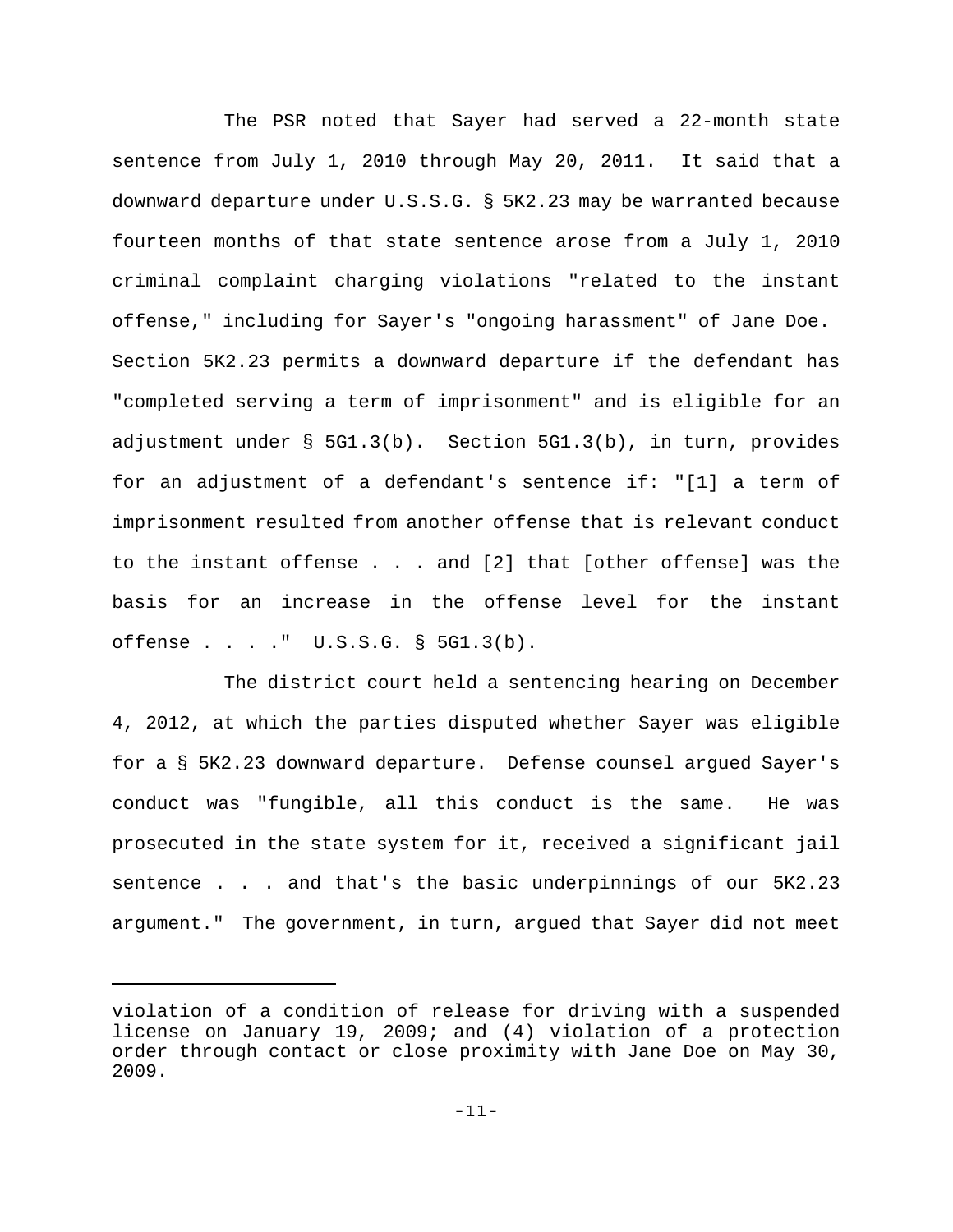the § 5G1.3 requirements referenced in § 5K2.23 because the 2010 offenses at issue were not the basis for the four-level enhancement to Sayer's offense level.

At the hearing, the district court inquired about a letter that the government had filed as a sentencing exhibit but was not included in the PSR. The letter was written by an inmate who had shared a jail cell with Sayer in Cumberland County Jail for two days in August 2011. Sayer's cellmate had mailed the letter to the Maine Computer Crime Unit right after being released from prison, and he also testified at Sayer's detention hearing before a magistrate judge on April 24, 2012.

The letter said that Sayer said he had "made [Jane Doe's] life into a living hell" by posting footage of them having sex. Sayer also told his cellmate that he "sent someone everyday to her house" in Maine, and "it got so bad" Jane Doe had to put up signs saying "they have the wrong person." On one occasion, she even "pushed some guy down the stairs." The letter also disclosed that Sayer asked the cellmate to get his friends who were "tough girls" to "beat the shit out of [Jane Doe]" and "make her swim and not come up from the water."6

 $6$  At Sayer's detention hearing, the cellmate testified that he had sent the letter because he was worried about Jane Doe's well-being. He also testified that he did not seek anything in return for the information in the letter other than help getting a valid Maine driver's license, which he could not obtain due mostly to fines owed for outstanding operating-under-the-influence offenses.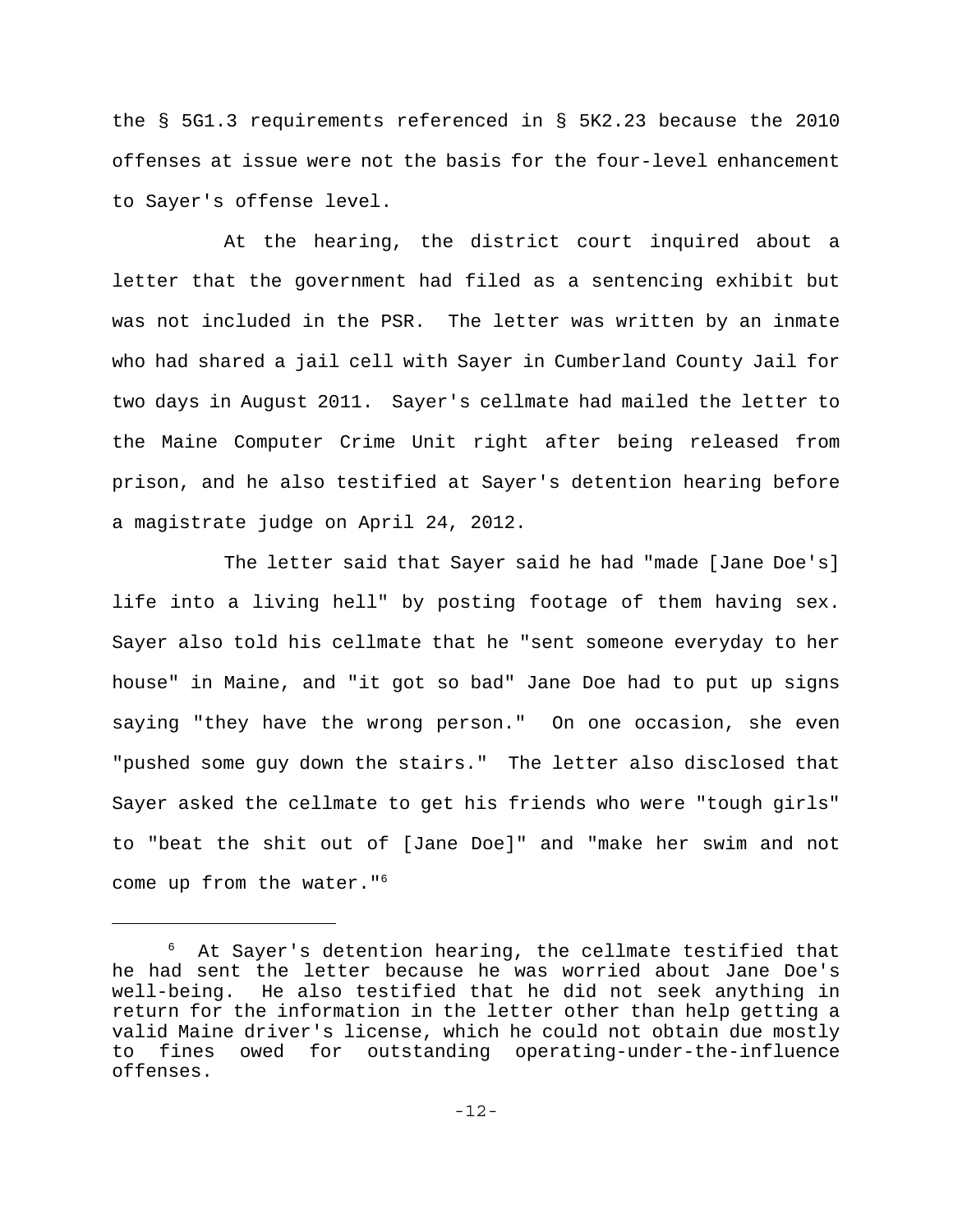Jane Doe also testified at the sentencing hearing and recounted the progression of Sayer's stalking and harassment starting in 2006, when she ended their relationship, up until he was arrested in July 2010. She explained that what started out as "creepiness," with Sayer showing up at the places she frequented, "quickly . . . turned into something very scary." Jane Doe described the impact of Sayer's cyberstalking in particular, saying:

> From November [2008] until [Sayer] was arrested in July of 2010 man after man showed up at my house. It didn't matter the time of day; . . . I couldn't open my windows to let the fresh air in. I couldn't keep my blinds open to light. I felt scared to walk 25 feet out to my car. No longer was I afraid of just [Sayer]; I was afraid of any man who came near me because he was a potential predator. . . .

> It's very hard to sleep at night when there are predators coming to your home and banging on your windows. It's very hard to do anything. It's hard to live.

> [Sayer] had every intention o[f] terrorizing me and maybe even hurting me. I don't know how many times [a detective] called me up to say, . . . [Sayer] has planned a gang bang at your home tonight; you may not go home. Don't go home. It's not a safe place. . . .

> I can't even describe to you, really, in the words that I'm telling you how this has impacted my life . . . . I am forever changed. I will truly never be safe... And so I am fearful of what happens when [Sayer] does get out of jail. . . . He knows what he did. He purposely did it. And I'm not so sure that it won't happen again. . . .

The court also heard testimony from witnesses who spoke briefly on Sayer's behalf, including his father, older brother,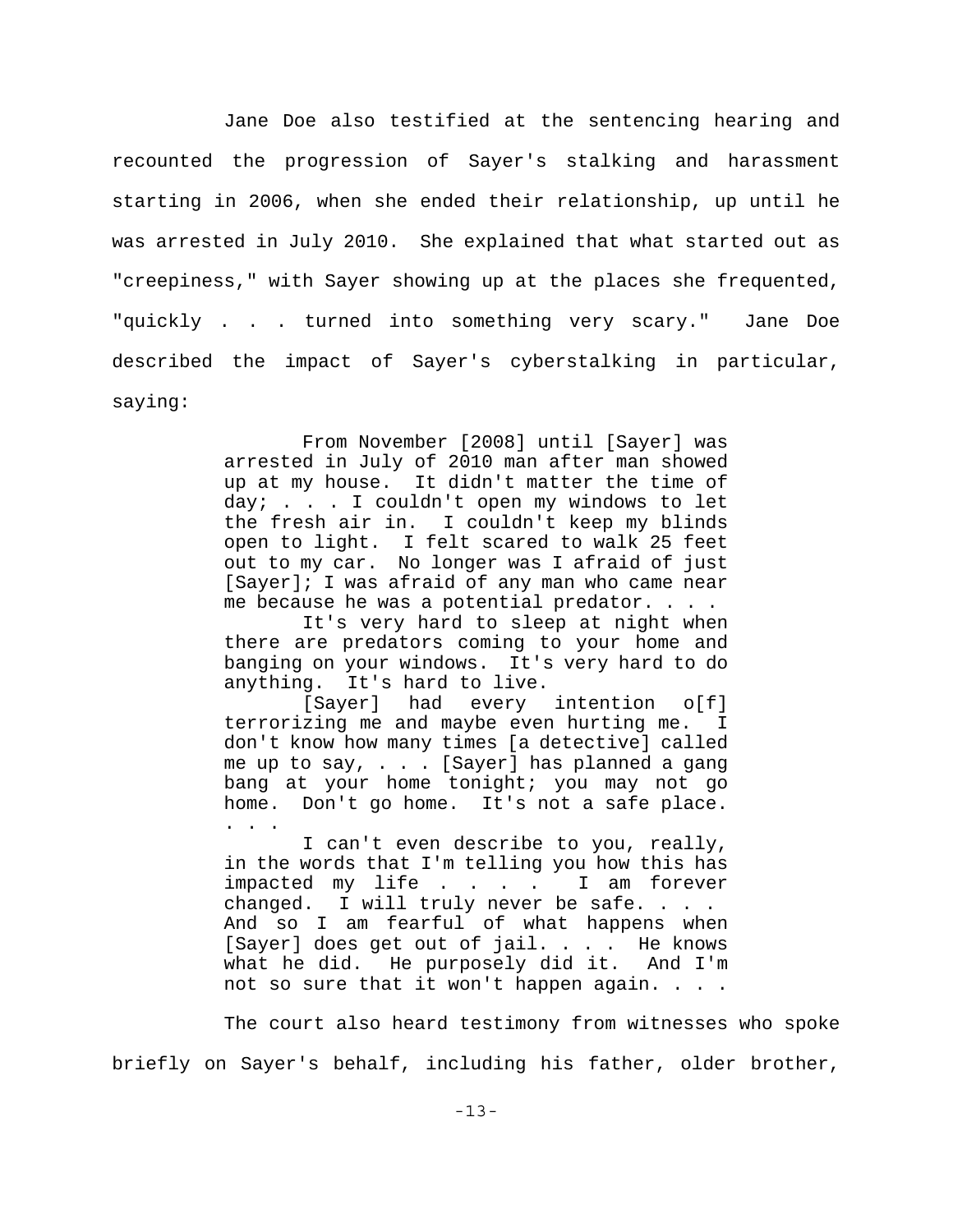sister, and nephew. Sayer testified last, expressing remorse for the "hurt" he caused Jane Doe and "danger" he put her in, saying "I never . . . wanted physical harm to come to her, but I know now that it could have." He also highlighted his good performance in prison and promised to continue counseling.

Sayer confirmed that he did not object to the PSR's description of the facts, which the district court adopted. The court also adopted the PSR's Guidelines calculations, including the § 2A6.2(b) four-level enhancement to Sayer's offense level, resulting in a 37-46 month Guidelines range.

The district court acknowledged all of the parties' arguments at sentencing, including Sayer's argument for a § 5K2.23 downward departure. However, the court chose to depart upward from the Guidelines range, imposing a five-year sentence, the statutory maximum. The court said regardless of whether the above-Guidelines sentence is a departure under U.S.S.G. § 2A6.1 or an upward variance, it would reach the same result, explaining:

> [T]here are factors here that the sentencing commission simply has not considered in the guideline analysis. And they are, for example, the use of anonymous third parties to harass the victim and the extra danger that that caused . . . [where the victim] has no idea of the limits [these third parties] might go to; the effect of posting on the Internet her identity, address, intimate details, all of which, as we know, is permanent, unlike situations where stalking occurred in a different era without the Internet; the many involvements that this defendant had with law enforcement, which did not deter him until the

> > -14-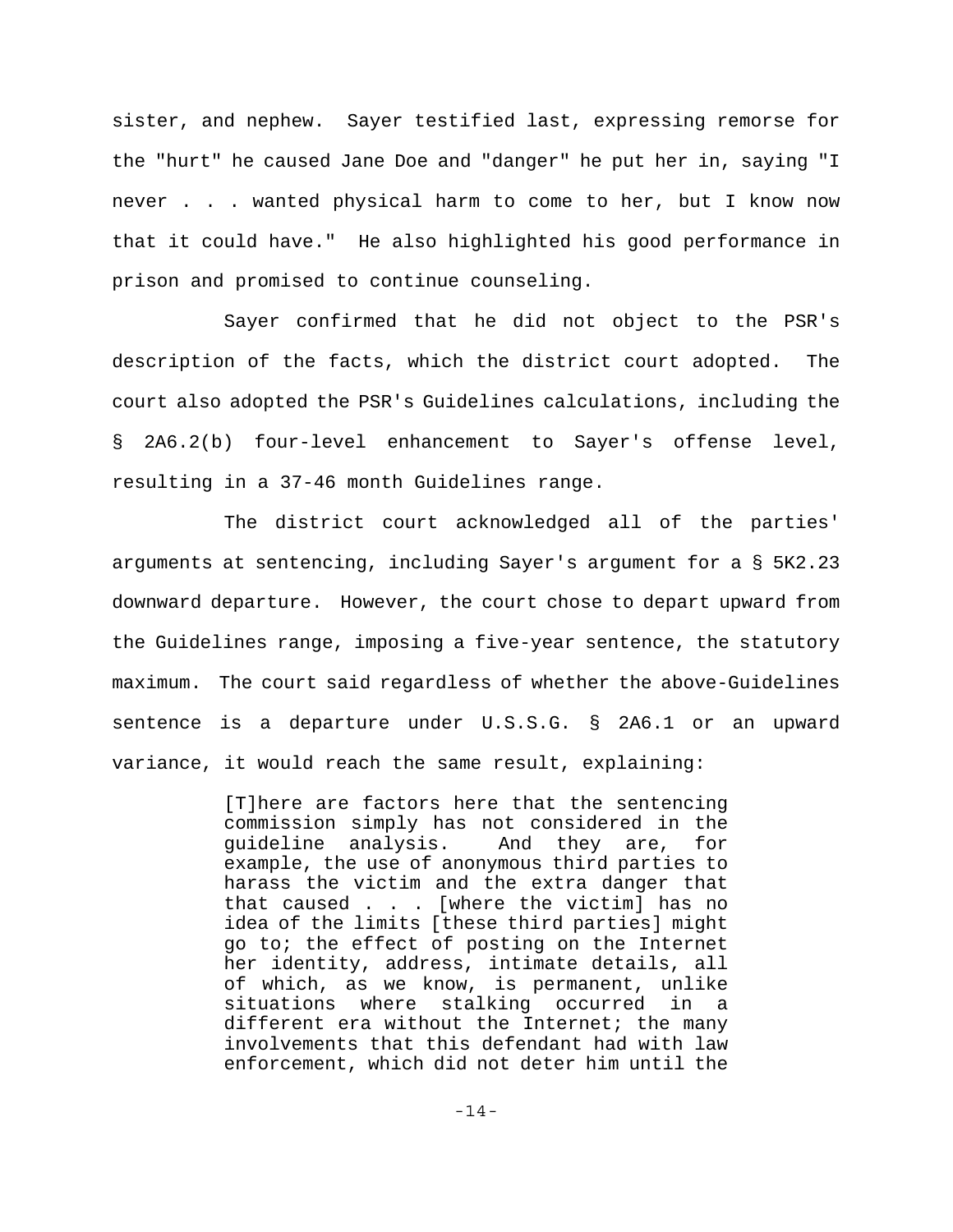final arrest; and the ongoing obsession that he apparently had even up until August of '11 as reflected by the letter and testimony of [Sayer's cellmate] at the detention hearing and the chilling things that the defendant was still possessing in his mind at that time.

We first address Sayer's constitutional challenges to the indictment before turning to his sentencing appeal.

# II.

Sayer's constitutional challenges to § 2261A(2) are questions of law, which this court reviews de novo. See United States v. Floyd, 740 F.3d 22, 38 (1st Cir. 2014).

### A. As-Applied First Amendment Challenge

Under  $\S$  2261A(2)(A), a defendant must first have the intent "to kill, injure, harass, or place [a victim] under surveillance with intent to kill, injure, harass, or intimidate, or cause substantial emotional distress." Second, the defendant must engage in a "course of conduct" that actually "causes substantial emotional distress . . . or places [the victim] in reasonable fear of . . . death . . . or serious bodily injury . . . ." 18 U.S.C. § 2261A(2)(A). Sayer argues that because his course of conduct involved speech, or online communications, it cannot be proscribed in accord with the First Amendment. This argument is meritless.

"[I]t has never been deemed an abridgement of freedom of speech or press to make a course of conduct illegal merely because the conduct was in part initiated, evidenced, or carried out by means of language, either spoken, written, or printed." Giboney v.

-15-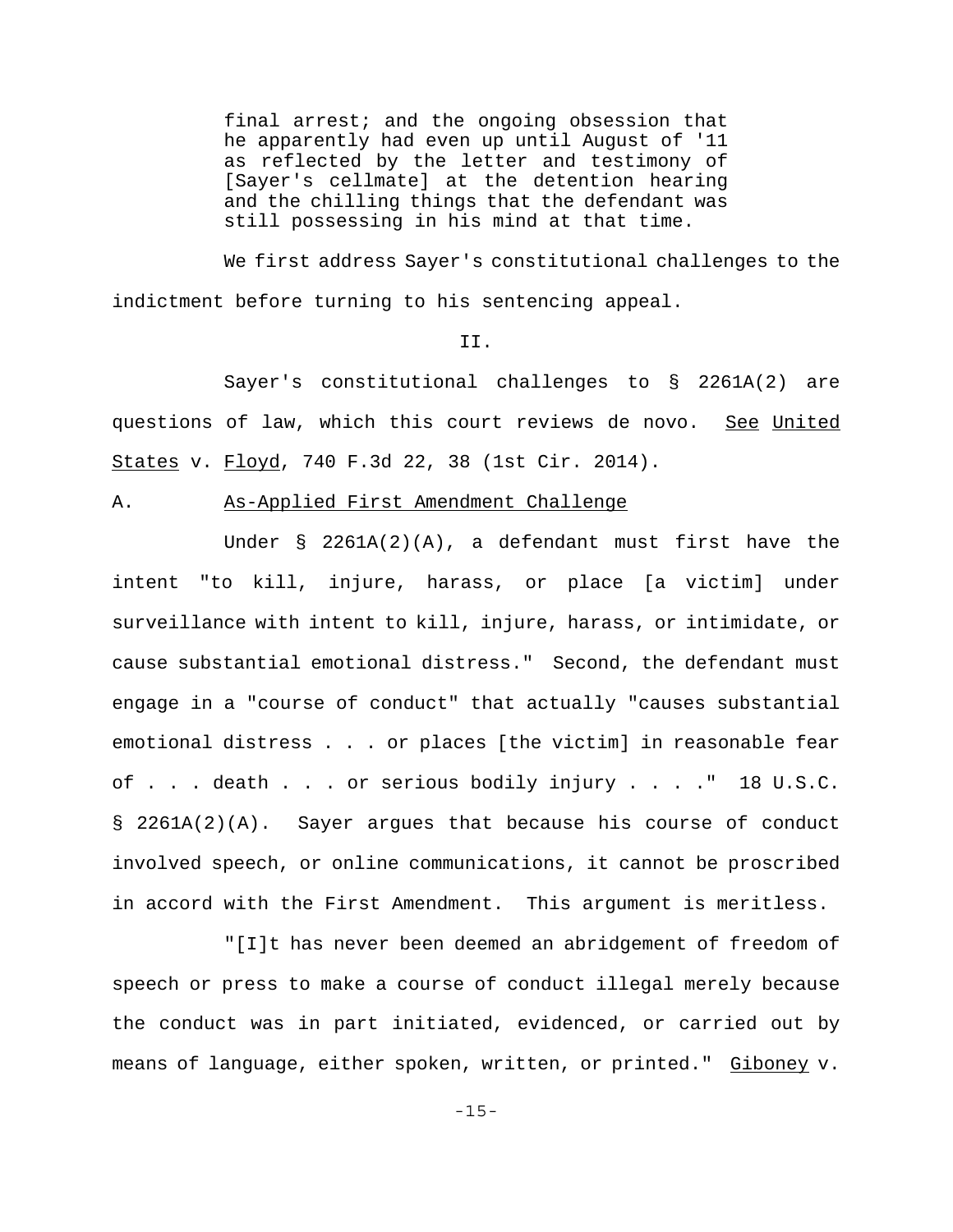Empire Storage & Ice Co., 336 U.S. 490, 502 (1949). For example, in Giboney the Court held that enjoining otherwise lawful picketing activities did not violate the First Amendment where the sole purpose of that picketing was to force a company to enter an unlawful agreement restraining trade in violation of a state criminal statute. Id. at 501-02. Speech integral to criminal conduct is now recognized as a "long-established category of unprotected speech." Stevens, 559 U.S. at 471. Sayer's online communications fall in this category.

Sayer does not claim that his acts of creating false online advertisements and accounts in Jane Doe's name or impersonating Jane Doe on the internet constitute legal conduct. In fact, he has admitted that his conduct, which deceptively enticed men to Jane Doe's home, put Jane Doe in danger and at risk of physical harm. To the extent his course of conduct targeting Jane Doe involved speech at all, his speech is not protected. Here, as in Giboney, it served only to implement Sayer's criminal purpose. See United States v. Rowlee, 899 F.2d 1275, 1278 (2d Cir. 1990) (applying Giboney exception to a conspiracy charge because the "act of conspiracy" does not implicate protected speech); United States v. Varani, 435 F.2d 758, 762 (6th Cir. 1970) (explaining that, as in the crimes of perjury, bribery, extortion and threats, and conspiracy, "speech is not protected by the First Amendment when it is the very vehicle of the crime itself").

-16-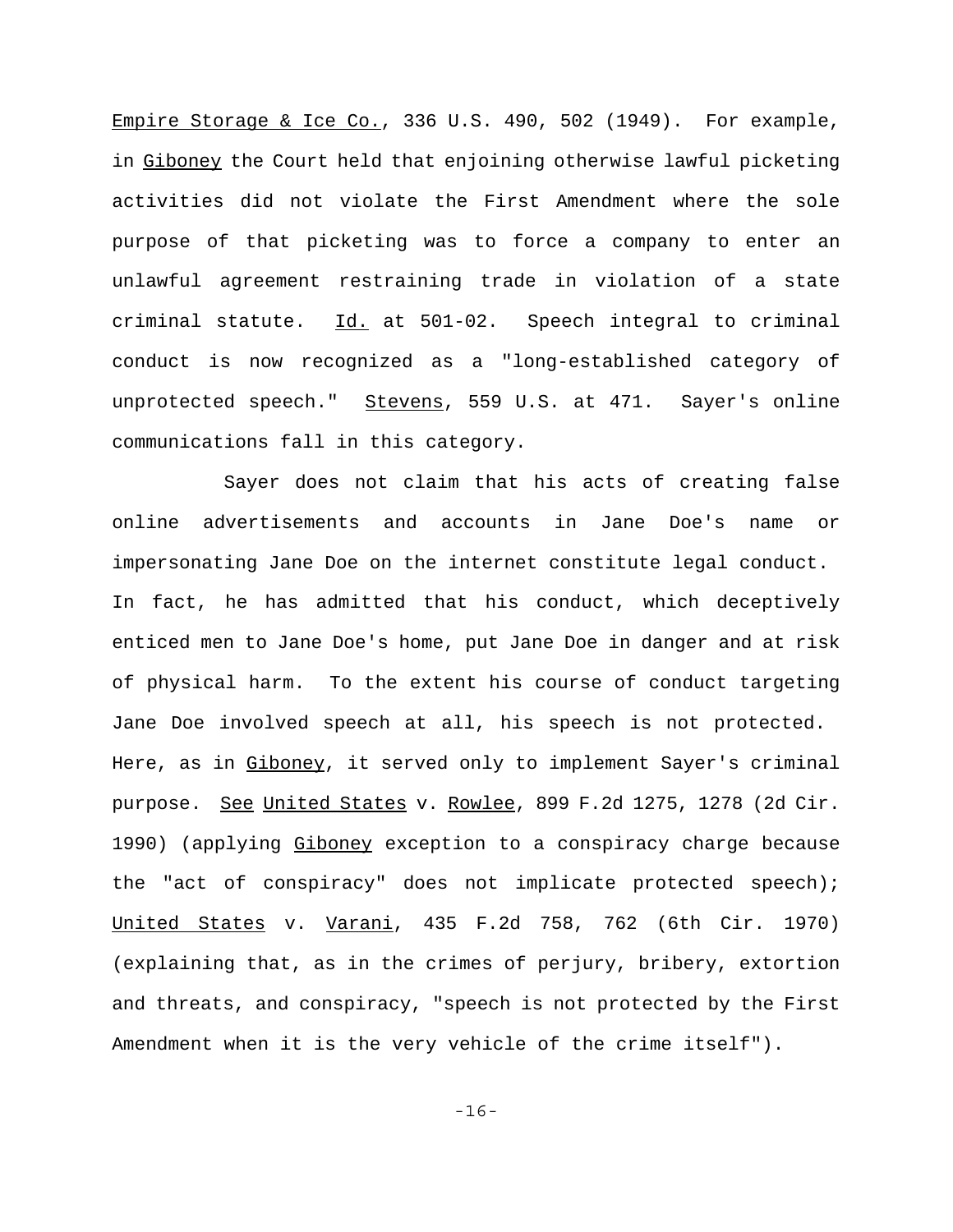The Eighth Circuit rejected a similar First Amendment challenge to  $\S$  2261A(2)(A) in United States v. Petrovic, 701 F.3d 849 (8th Cir. 2012). There, the defendant had created a website with links to images of his ex-wife "in the nude or engaging in sex acts" with him. Id. at 853. The defendant also sent sexually explicit pictures of his ex-wife to her work, her boss, and her relatives. Id. The court held that these "communications," which resulted in the defendant's § 2261A(2)(A) conviction, were integral to criminal conduct and unprotected under Giboney, as they carried out the defendant's extortionate threats to harass and humiliate his ex-wife if she terminated their sexual relationship. Id. at 855. As in Petrovic, Sayer points to no lawful purpose of the communications at issue here that would take them outside the Giboney exception.<sup>7</sup> Cf. United States v. Clemens, 738 F.3d 1, 12-13 (1st Cir. 2013) (rejecting as-applied challenge to criminal threat statute, 18 U.S.C. § 875(c), where jury could reasonably conclude that defendant's speech received no First Amendment protection). Nor can we surmise any on this record. Rather, his conduct lured potentially dangerous men to Jane Doe's doorstep, men

<sup>&</sup>lt;sup>7</sup> Sayer's citation of <u>United States</u> v. Cassidy, 814 F. Supp. 2d 574 (D. Md. 2011), does not assist him as the case is easily distinguishable on its facts and the pertinent law. Cassidy involved the application of § 2261A(2) to online commentary criticizing a public figure who led a Buddhist sect. Id. at 583, 586.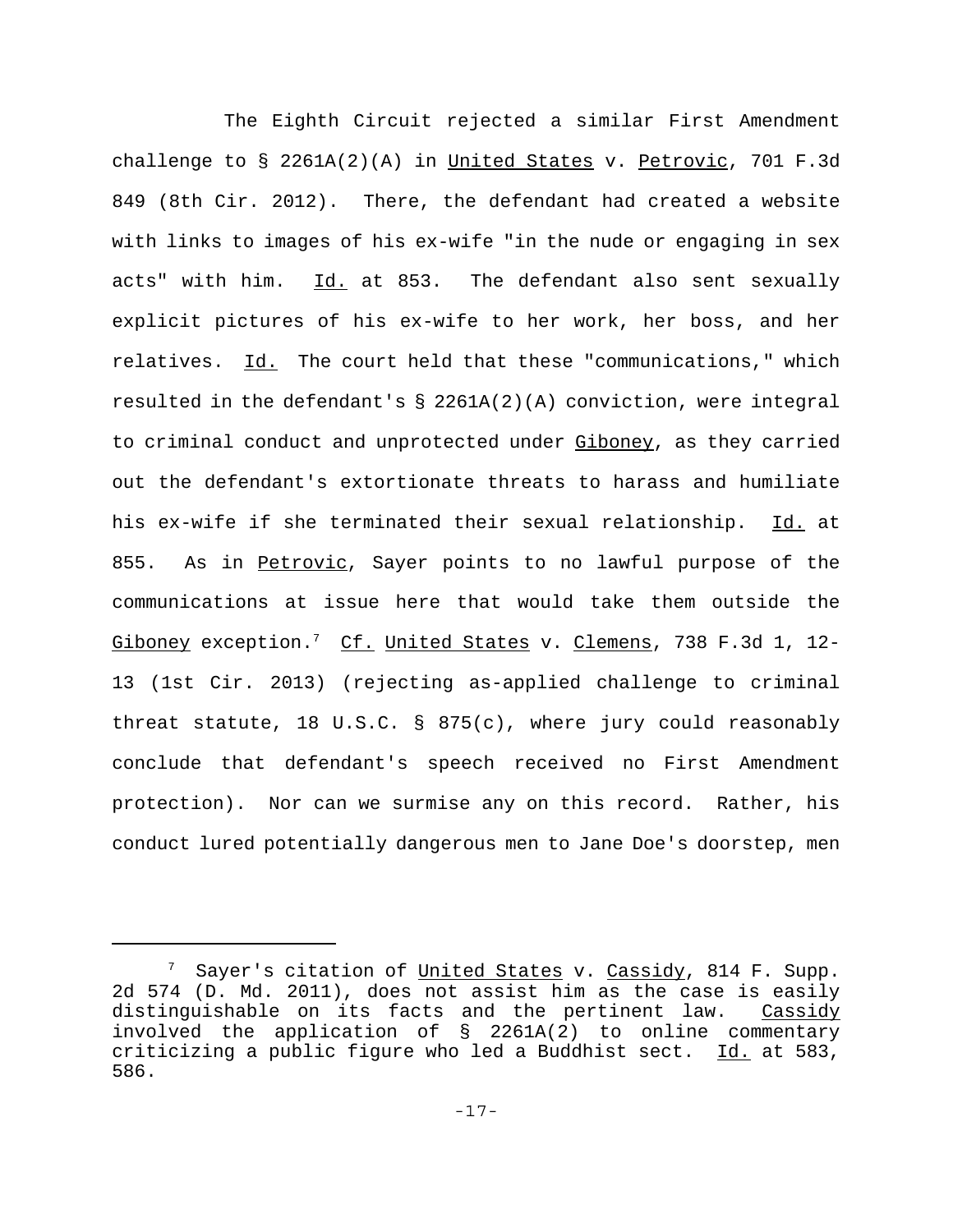whom Jane Doe was not free to ignore. As a result, § 2261A(2)(A) has been constitutionally applied to Sayer. $^8$ 

# B. Facial Challenge

#### 1. Overbreadth

Sayer asserts that  $\S$  2261A(2)(A) cannot be applied to anyone because it is overly broad under the First Amendment, even though the statute has been constitutionally applied to him. "The traditional rule is that a person to whom a statute may constitutionally be applied may not challenge that statute on the ground that it may conceivably be applied unconstitutionally to others in situations not before the Court." New York v. Ferber, 458 U.S. 747, 767 (1982). But First Amendment overbreadth doctrine is an exception:

> The showing that a law punishes a "substantial" amount of protected free speech, "judged in relation to the statute's plainly legitimate sweep," Broadrick v. Oklahoma, 413 U.S. 601, 615 (1973), suffices to invalidate all enforcement of that law, "until and unless a limiting construction or partial

<sup>8</sup> In United States v. O'Brien, 391 U.S. 367, 376-77 (1968), the Supreme Court announced a test to determine whether a government regulation on a course of conduct that combines "speech" and "nonspeech" elements comports with the First Amendment. The test applies only where the "communicative element in [the] conduct is sufficient to bring into play the First Amendment." Id. at 376. Where, as here, all of the speech in Sayer's course of conduct is excluded from the First Amendment's protection, we need not apply the <u>O'Brien</u> test. See Petrovic, 701 F.3d at 854-55 (not reaching merits of the O'Brien test because communications at issue were unprotected under Giboney).

Even if O'Brien were applicable, Sayer has waived any arqument that § 2261A(2)(A) fails O'Brien's requirements.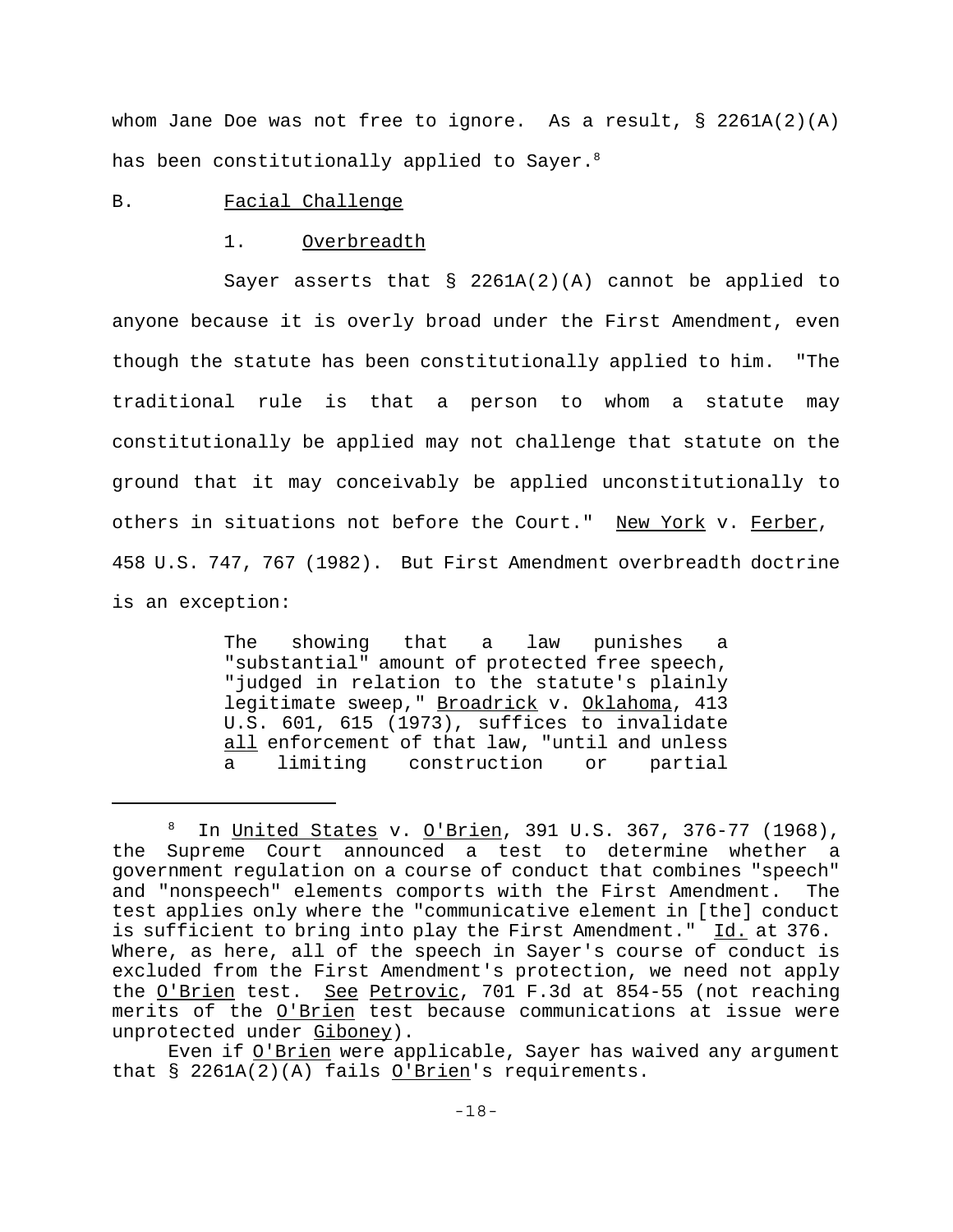invalidation so narrows it as to remove the seeming threat or deterrence to constitutionally protected expression," id. at 613.

Virginia v. Hicks, 539 U.S. 113, 118-19 (2003). Assuming Sayer has standing to assert an overbreadth challenge, he bears the burden of showing "'from the text of [the law] and from actual fact,' that substantial overbreadth exists." Id. at 122 (alteration in original) (quoting N.Y. State Club Ass'n, Inc. v. City of N.Y., 487 U.S. 1, 14 (1988)).

Sayer argues that because the text of  $\S$  2261A(2)(A) encompasses speech that causes only substantial emotional distress, it proscribes protected expression that is merely annoying or insulting. His interpretation of § 2261A(2)(A) is unconvincing because it takes the term "substantial emotional distress" wholly out of context. See United States v. Williams, 553 U.S. 285, 294 (2008) (refusing to interpret words in statute in isolation because "commonsense . . . counsels that a word is given more precise content by the neighboring words with which it is associated"). Other circuits have rejected similar overbreadth claims. See Petrovic, 701 F.3d at 856 (concluding § 2261A(2)(A) mostly applies to conduct not protected by the First Amendment); United States v. Bowker, 372 F.3d 365, 378-79 (6th Cir. 2004) (rejecting overbreadth challenge to § 2261A's prohibition on conduct that places a person in reasonable fear of death or serious bodily injury) (vacated on other grounds, 543 U.S. 1182 (2005)). The interstate stalking

-19-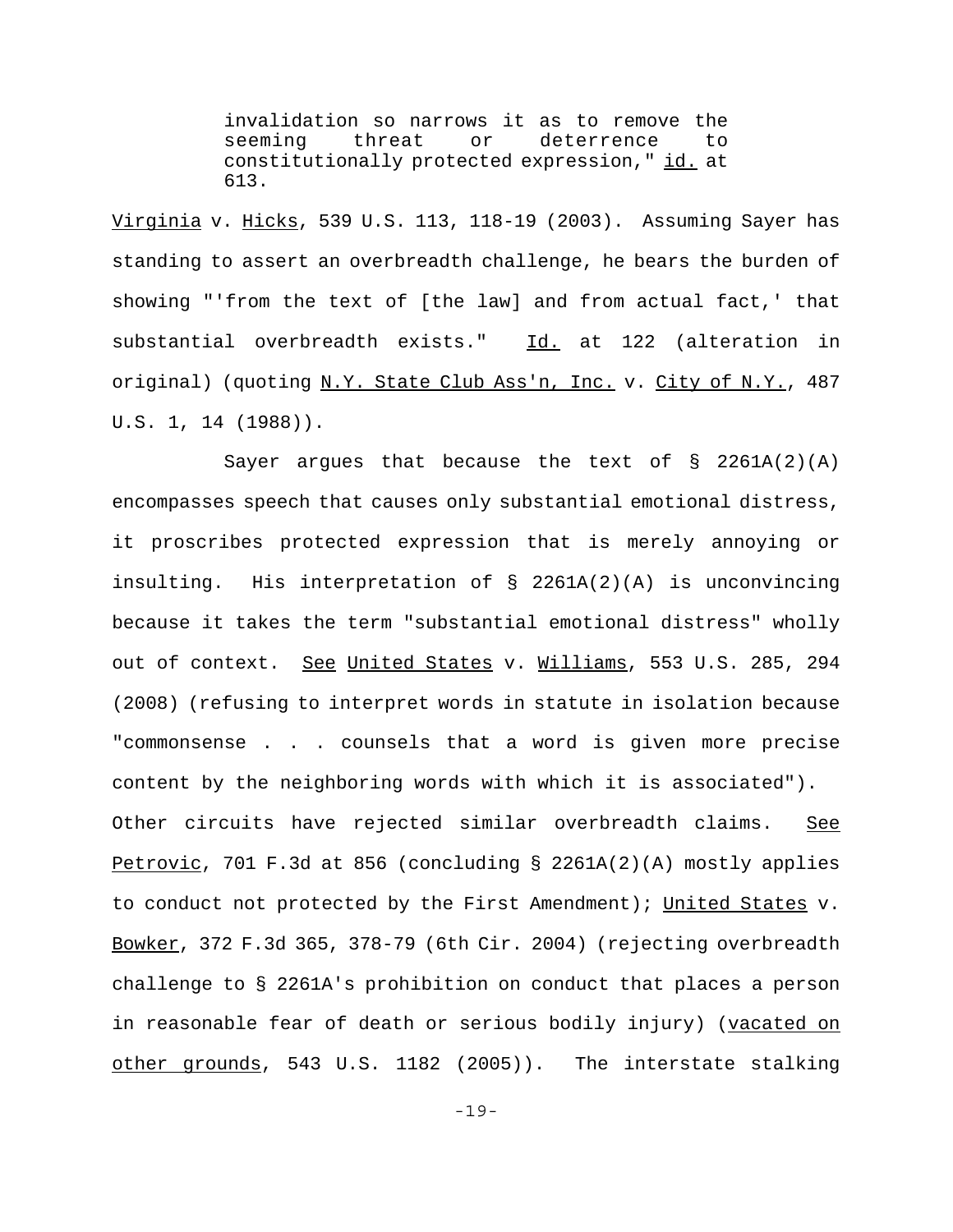statute, which prohibits a course of conduct done with "intent to kill, injure, harass, or place under surveillance with intent to kill, injure, harass, or intimidate, or cause substantial emotional distress" clearly targets conduct performed with serious criminal intent, not just speech that happens to cause annoyance or insult.

As to factual examples of unconstitutional applications of § 2261A(2)(A), Sayer points to only one: the anonymous speech criticizing a public figure and religious leader in United States v. Cassidy, 814 F. Supp. 2d 574 (D. Md. 2011). Otherwise, he lists hypotheticals that purport to exemplify the statute's overbreadth, even though § 2261A(2)(A) does not apply to most under a plain reading of the statute.<sup>9</sup> As a result, Sayer has not shown that § 2261A(2)(A) is substantially overbroad, either in an absolute sense or relative to its legitimate applications, so as to warrant the "strong medicine" of invalidating the entire provision. L.A. Police Dep't v. United Reporting Publ'g Corp., 528 U.S. 32, 39 (1999) (quoting Ferber, 458 U.S. at  $769$ ); see Williams, 553 U.S. at

<sup>&</sup>lt;sup>9</sup> For example, Sayer's hypothetical of a "jaded lover sending letters to an out-of-state organization or community with the intent to annoy the ex-lover and diminish his reputation" ignores the statute's specific intent requirement. (emphasis added). Similarly, his example of a journalist violating the statute by "accosting an out-of-state interviewee about [his or her] personal conduct" similarly ignores the statute's intent and causation requirements, as well as the requirement that the defendant engage in numerous acts, or "course of conduct," that amount to stalking. See 18 U.S.C. § 2266(2) (saying the "term 'course of conduct' means a pattern of conduct composed of 2 or more acts, evidencing a continuity of purpose").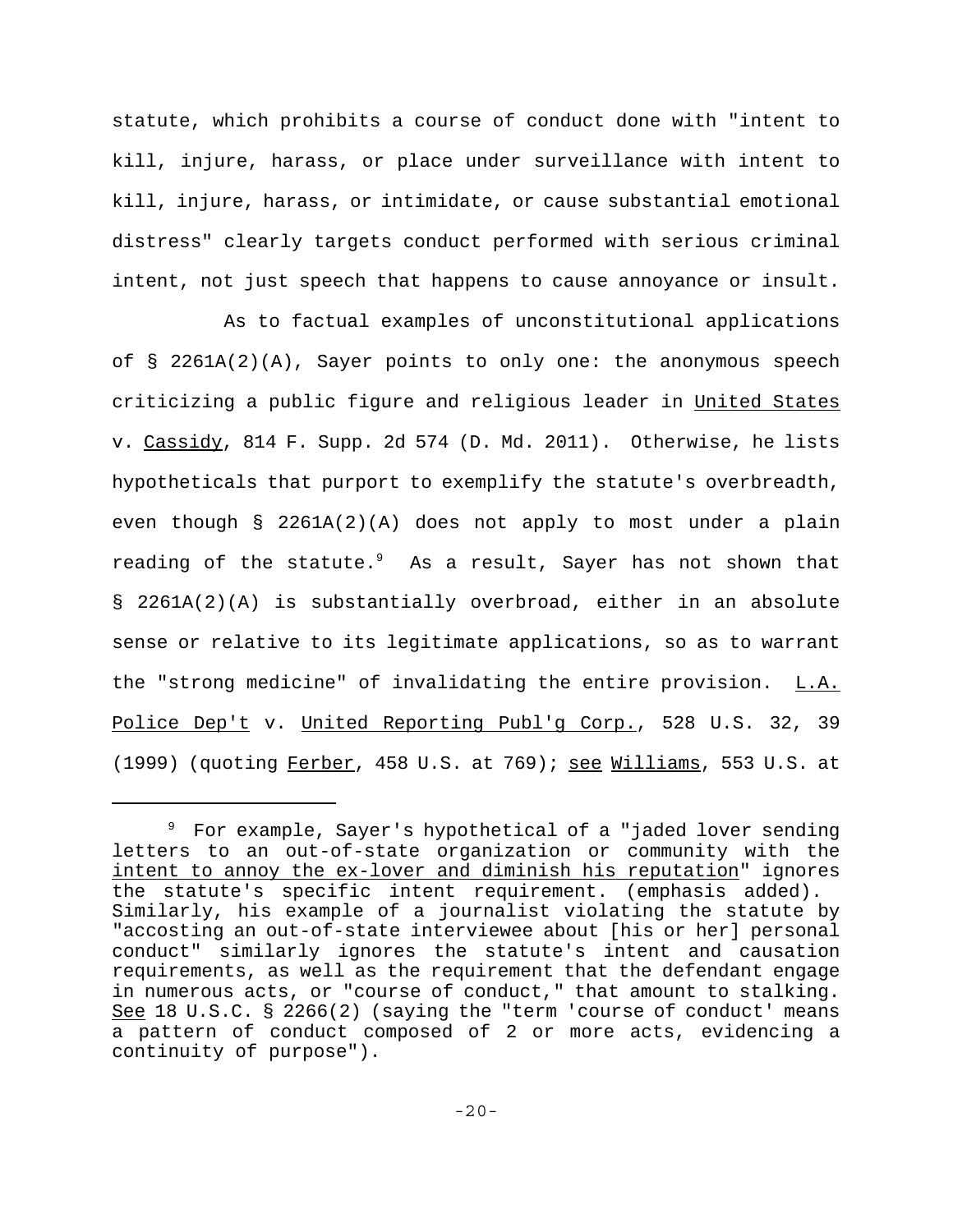303 ("The 'mere fact that one can conceive of some impermissible applications of a statute is not sufficient to render it susceptible to an overbreadth challenge.'" (quoting Members of City Council of L.A. v. Taxpayers for Vincent, 466 U.S. 789, 800 (1984))).

# 2. Void for Vagueness

Sayer also states that § 2261A is impermissibly vague under the Due Process Clause of the Fifth Amendment because it does not provide fair warning of the conduct it prohibits and creates a risk of arbitrary enforcement. See Grayned v. City of Rockford, 408 U.S. 104, 108 (1972). This claim is waived, as Sayer merely repeats his overbreadth argument and does not develop a separate and distinct argument under the vagueness doctrine.<sup>10</sup> See United States v. Zannino, 895 F.2d 1, 17 (1st Cir. 1990); see also Holder v. Humanitarian Law Project, 561 U.S. 1, 20 (2010) (explaining the

<sup>&</sup>lt;sup>10</sup> We note that, in any event, § 2261A(2)(A) cannot be unconstitutionally vague as applied to Sayer where there is no doubt that the statute proscribed his course of conduct done with intent to harass and intimidate Jane Doe. See United States v. Shrader, 675 F.3d 300, 312 (4th Cir. 2012) (rejecting defendant's vagueness challenge to § 2261A(2)(A) where the statute "clearly proscribed [the defendant's] particular conduct"). As a result, Sayer lacks standing to assert that  $\S$  2261A(2)(A) is impermissibly vague as applied to hypothetical facts not before us. Vill. of Hoffman Estates v. Flipside, Hoffman Estates, Inc., 455 U.S. 489, 495 (1982) ("A plaintiff who engages in some conduct that is clearly proscribed [by a statute] cannot complain of the vagueness of the law as applied to the conduct of others."); accord Blum v. Holder, 744 F.3d 790, 799 n.14 (1st Cir. 2014) (no standing to assert vagueness claim where plaintiffs' proposed conduct is clearly proscribed by statute).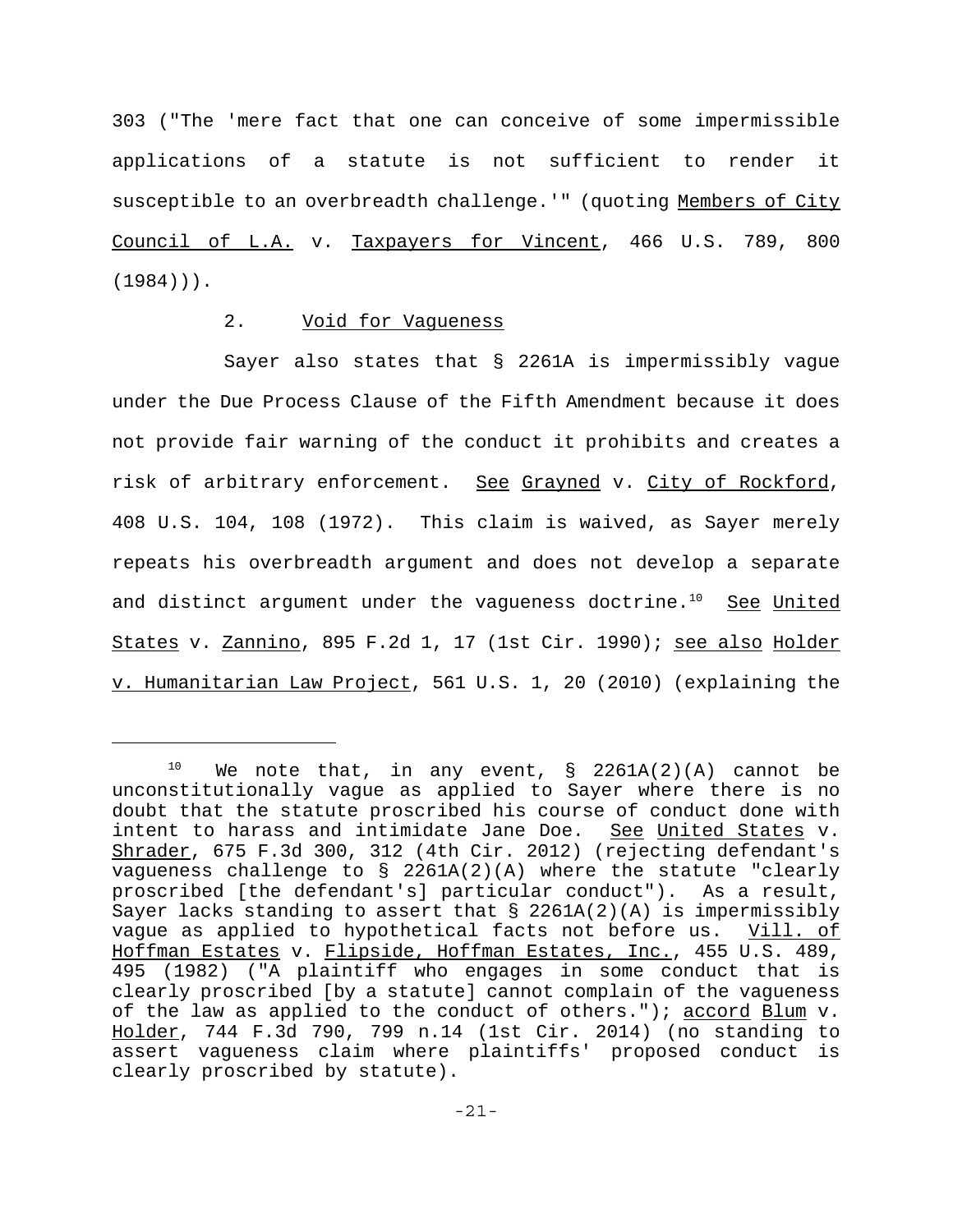difference between a First Amendment overbreadth claim and a Fifth Amendment vagueness challenge).

### III.

Sayer also appeals from his sentence of sixty months' imprisonment, the statutory maximum. He argues that the district court should have departed downward under U.S.S.G. § 5K2.23 from his Guidelines range of 37 to 46 months rather than impose a variant sentence exceeding the top of the Guidelines range by fourteen months. Section 5K2.23 permits a reduction accounting for time served on prior convictions if two conditions are met: (1) the prior offense was based on conduct relevant to the defendant's federal crime; and (2) the prior offense increased the Guidelines offense level for the federal crime. U.S.S.G. § 5K2.23; U.S.S.G. § 5G1.3.

Sayer's argument, on appeal, that a § 5K2.23 downward departure was warranted merely because he was eligible for it ignores that the district court's refusal to depart downward was discretionary, regardless of his eligibility. United States v. Battle, 637 F.3d 44, 51-52 (1st Cir. 2011) (stating that decision not to depart downward from Guidelines range is discretionary). Nothing in § 5K2.23's text suggests it is an exception to the general rule that refusals to depart or vary from the Guidelines are discretionary. Rather, § 5K2.23 is explicit that a "downward departure may be appropriate" if its conditions are met. U.S.S.G.

-22-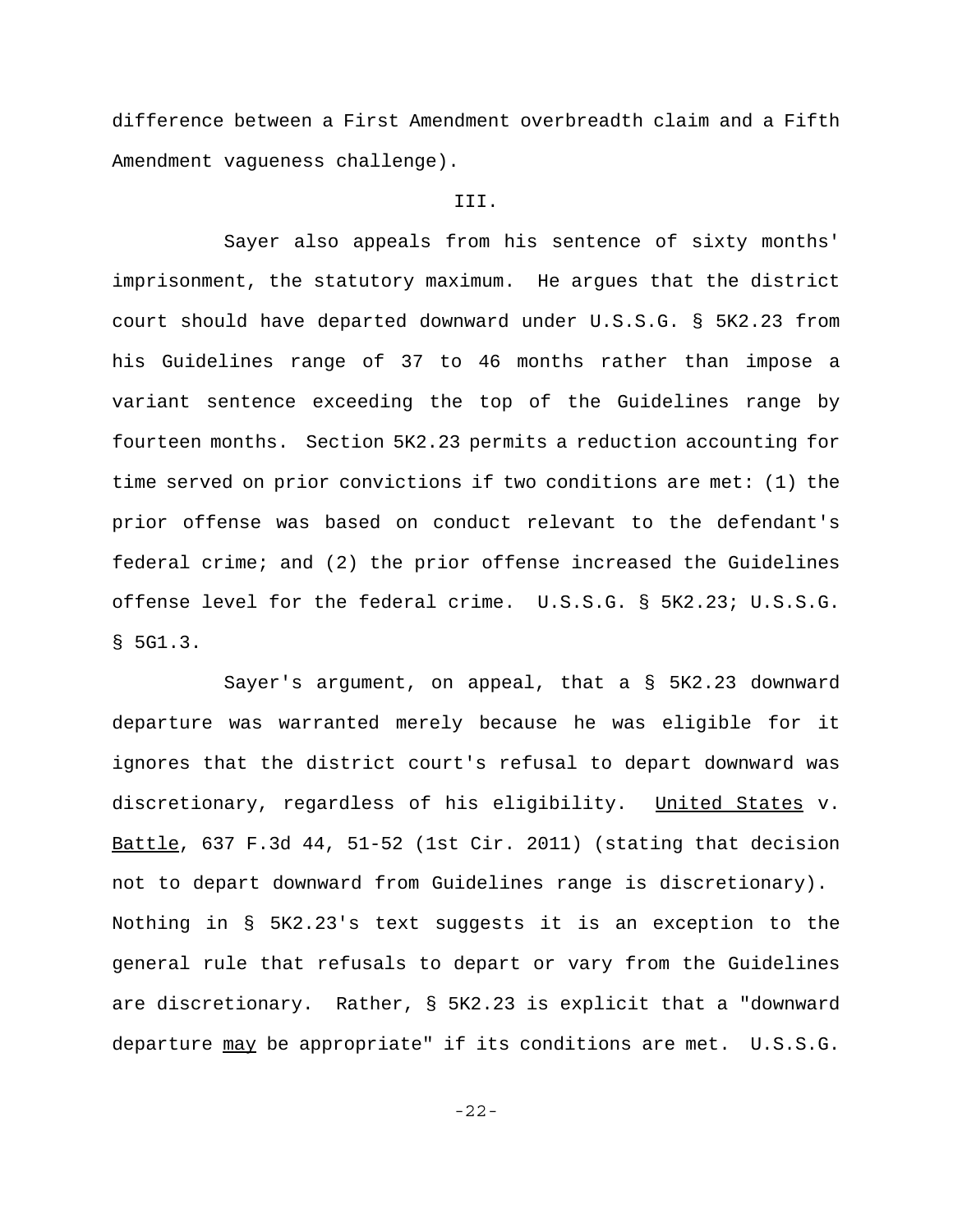§ 5K2.23 (emphasis added). Section 5K2.23's instruction that a "departure should be fashioned to achieve a reasonable punishment for the instant offense" emphasizes the discretionary nature of the decision. Id.

Here the district court was explicit that it did not need to decide whether Sayer in fact met the preconditions for a § 5K2.23 departure because its reasons for imposing a variant sentence at the statutory maximum also explain its refusal to depart downward. The court then articulated numerous reasons for its discretionary upward variance, including: (1) the extra danger and fear that Sayer caused by using "anonymous third parties" to harass Jane Doe, as "[Jane Doe] ha[d] no idea of the limits they might go to;" (2) the permanent nature of the intimate details that Sayer posted about Jane Doe online; (3) the fact that Sayer's many involvements with law enforcement did not deter him, until his final arrest; and (4) Sayer's "ongoing obsession" with Jane Doe, as evidenced by his cellmate's letter and testimony, which revealed the "chilling things that [Sayer] was still possessing in his mind" as late as August 2011. The court also addressed relevant sentencing factors, 18 U.S.C. § 3553(a), and noted that an above-Guidelines sentence was needed to keep Jane Doe and the public safe from Sayer, as well as to give Sayer enough time to receive treatment so that he does not repeat his behavior with Jane Doe or in another relationship.

-23-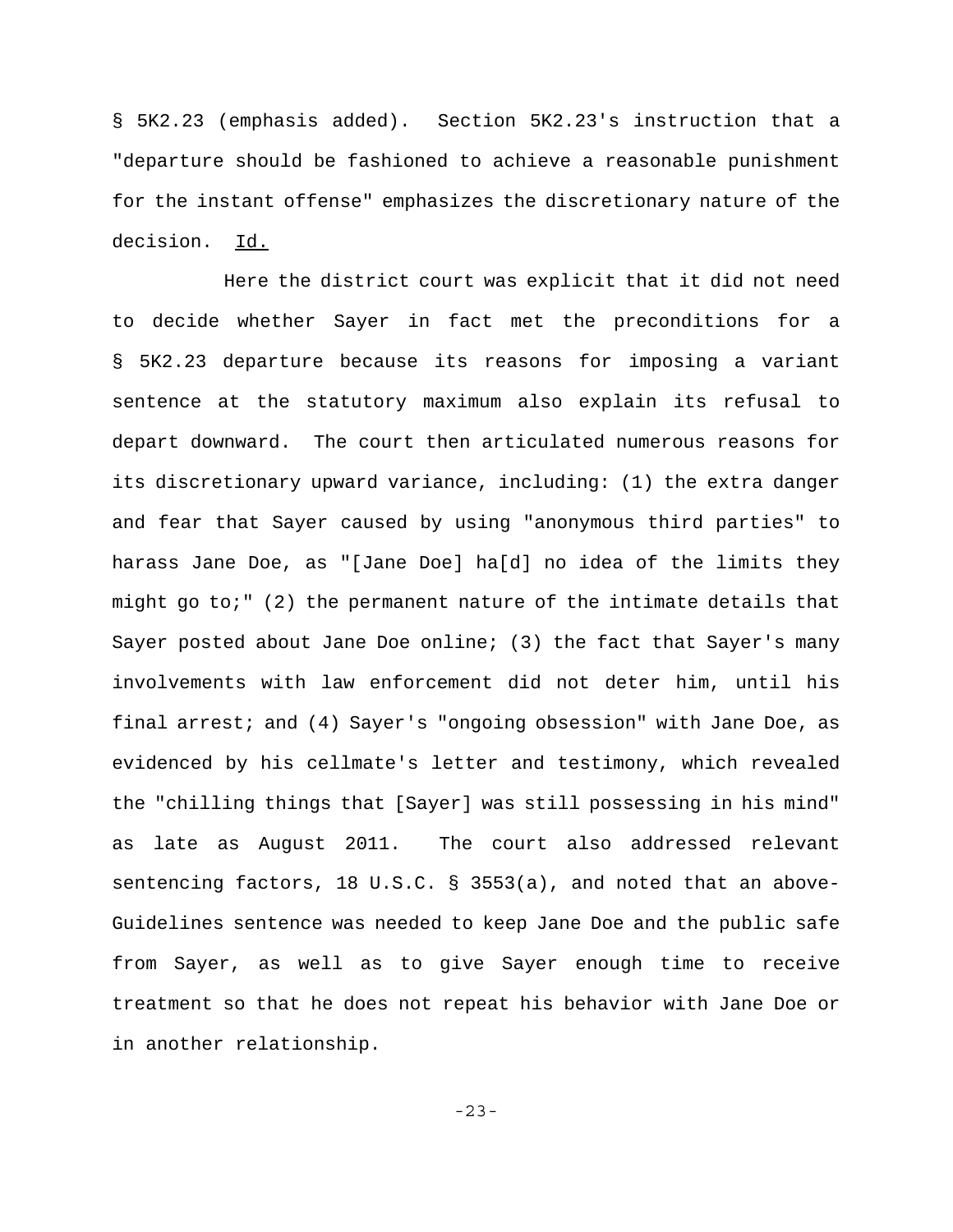The district court's reasoned decision to vary upward rather than depart downward under § 5K2.23 was not an abuse of discretion. See United States v. Santiago-Rivera, 744 F.3d 229, 234 (1st Cir. 2014) (reviewing reasonableness of variant sentence under "highly deferential abuse-of-discretion standard"). Sayer's claim that the district court did not give sufficient weight to certain mitigating factors, such as his participation in rehabilitation programs in state prison or the fact that he was an "exemplary inmate" without disciplinary problems, does not persuade us otherwise. We have said that the "mere fact that 'the sentencing court chose not to attach to certain of the mitigating factors the significance that the appellant thinks they deserved does not make the sentence unreasonable.'" Id. (quoting United States v. Clogston, 622 F.3d 588, 593 (1st Cir. 2011)). The district court "articulate[d] a plausible rationale" for the "sensible result" reached. United States v. Carrasco-De-Jesús, 589 F.3d 22, 30 (1st Cir. 2009). More is not required.

Finally, Sayer argues the district court erred in considering his cellmate's statements in its sentencing analysis because the PSR did not mention them and the government first introduced the statements for sentencing purposes at the sentencing hearing. His claim of lack of notice is not credible for three reasons. First, Sayer's defense counsel was at the April 24, 2012 detention hearing at which the cellmate testified and had

-24-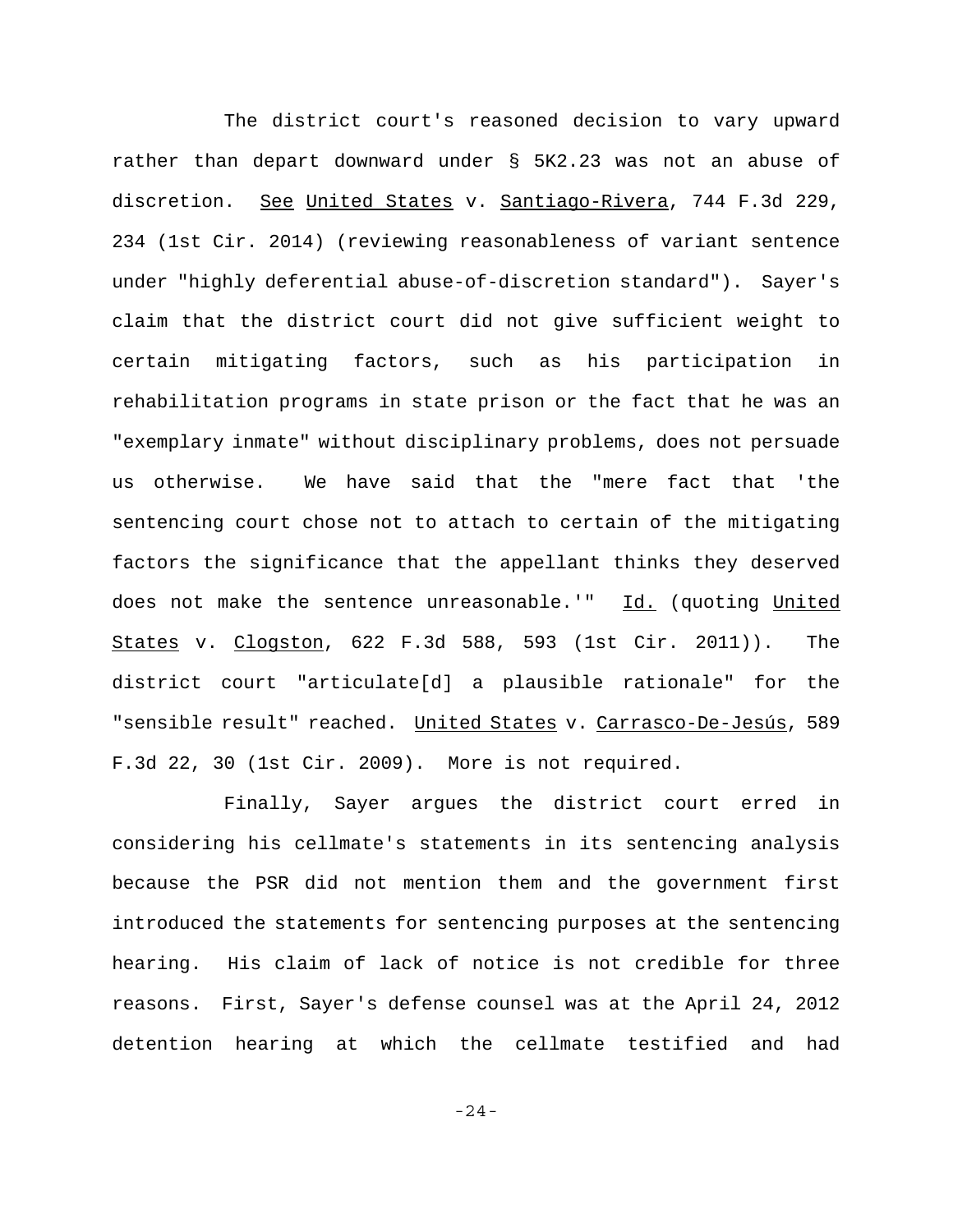vigorously cross-examined the cellmate at that hearing. Second, Sayer knew before the sentencing hearing that the government would argue the cellmate's statements supported an above-Guidelines sentence because that is precisely what its sentencing memorandum had argued. Third, the government had filed the cellmate's letter as a sentencing exhibit with the district court several days before the sentencing hearing. See United States v. Cintrón-Echautequi, 604 F.3d 1, 6 (1st Cir. 2010) (holding that district court did not err in considering testimony from witnesses at defendant's trial for sentencing purposes where defendant had prior notice and the opportunity to challenge the reliability of the testimony);  $cf.$ United States v. Avilés-Santiago, \_\_\_ F. App'x \_\_\_, 2014 WL 983304, at \*1 (1st Cir. Mar. 14, 2014) (holding that district court committed procedural error where it increased defendant's sentence, without any prior notice to the defendant, based on a conclusion it had drawn solely from the separate proceeding of a co-defendant).

Sayer also contends the cellmate's statements were unreliable because of his criminal history, drug addiction, and access to Sayer's discovery materials while they were in jail together. The cellmate, however, had denied seeing Sayer's discovery materials at the detention hearing, and the magistrate judge who presided over that hearing found his testimony to be credible. Under these circumstances, the district court did not abuse its discretion in deeming the cellmate's testimony reliable

-25-